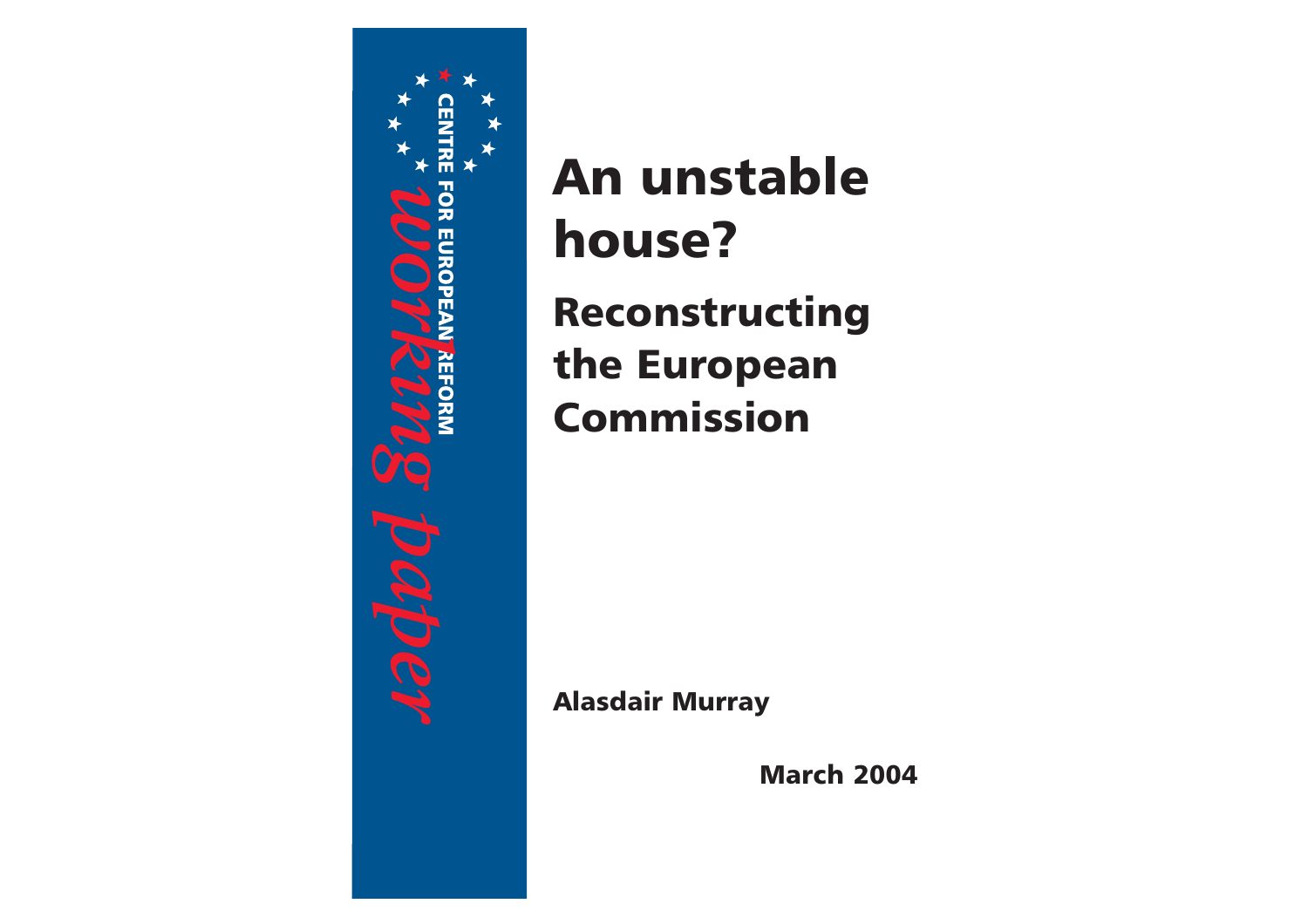### **ABOUT THE AUTHOR**

Alasdair Murray is director of the business and social policy unit at the Centre for European Reform. He was previously an economics and Brussels correspondent for the *Times* and a business journalist for the *Times* and the *Mail on Sunday*. His other CER publications include 'The future of European stock markets', May 2001; (as coauthor) 'Europe after September 11<sup>th</sup>', December 2001; (as coauthor) 'New designs for Europe', October 2002; 'European economic reform: tackling the delivery deficit', October 2002; 'The Lisbon Scorecard III', March 2003; 'Corporate Social Responsibility in the EU', June 2003 and 'The Lisbon Scorecard IV', March 2004.

### ★

### **AUTHOR'S ACKNOWLEDGEMENTS**

A large number of current and former Commission officials contributed to this paper, many of whom would like to remain anonymous. But I would like to thank Michael Mann, Nick Clegg, Peter Guilford and Laure Astill for their comments and criticisms.Thanks are also due to CER staff for their comments and to KateMeakins for layout and production. The conclusions and any remaining errors are the author's own.

★

Copyright of this publication is held by the Centre for European Reform. You may not copy, reproduce, republish or circulate in any way the content from this publication except for your own personal and noncommercial use. Any other use requires the prior written permission of the Centre for European Reform.

# **Contents**

### About the author

### Author's acknowledgements

|   | Introduction                          |    |
|---|---------------------------------------|----|
| 2 | The political Commission              |    |
| 3 | Modernising the Commission's services | 25 |
|   | A credible and efficient executive    | 39 |
| 5 | Summary of recommendations            |    |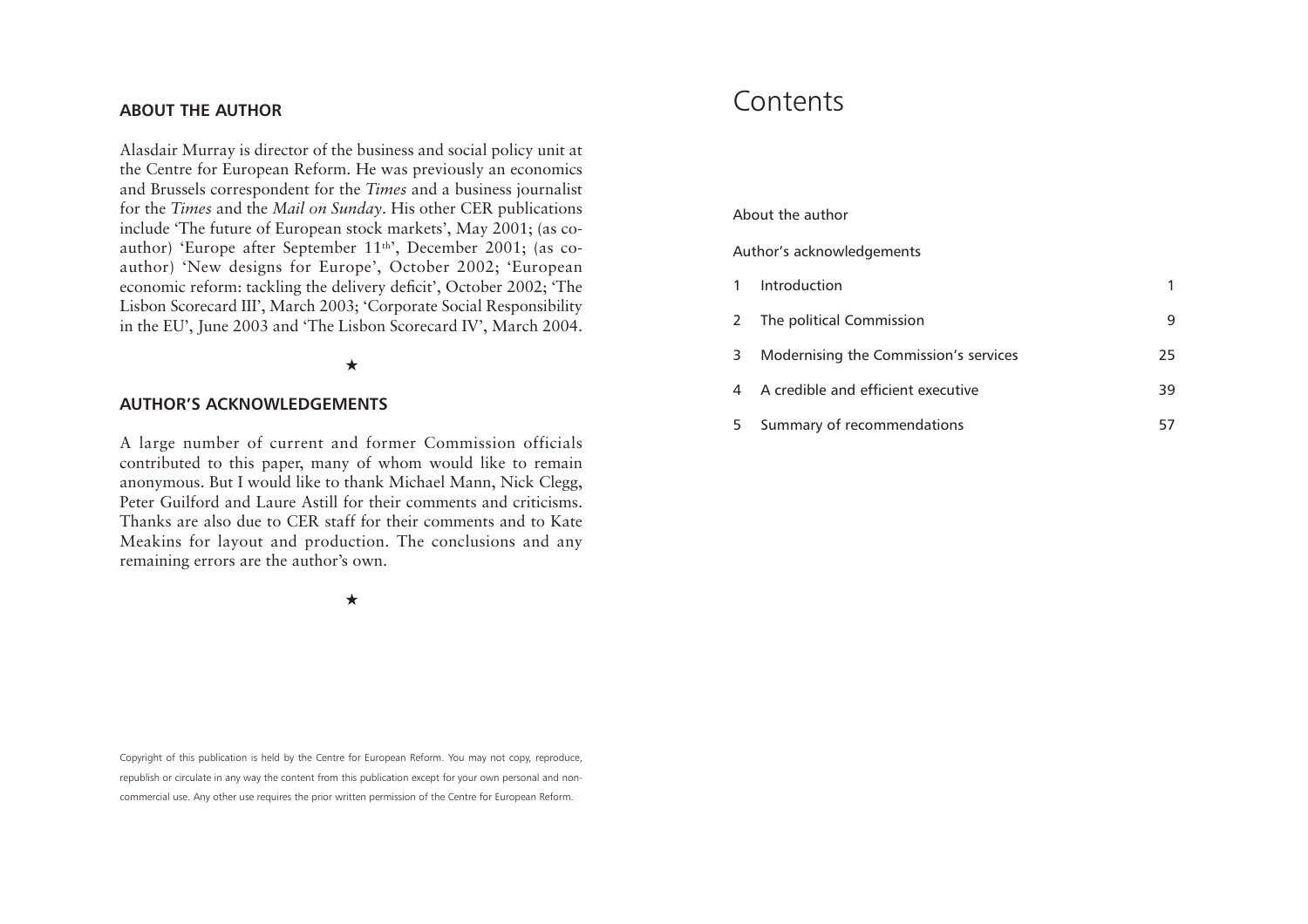#### 1Introduction

The European Commission is the institutional heart of the European Union. For 50 years, the Commission has not only overseen the day-to-day functioning of the Union but also led the debate on the EU's future.

The Commission devises policies, drafts laws and then steers EU legislation through the Council of Ministers and the European Parliament. It also carries out executive functions – fromadministering EU spending programmes, such as development aid, to enforcing EU merger rules. It oversees the EU's budget. It represents and negotiates on behalf of the EU in a wide range of external fora, such as the World Trade Organisation. The Commission is also the guarantor of EU law, ensuring that memberstates implement EU rules in a timely and equitable fashion. Without an effective and credible Commission, the EU would cease to function.

However, over the last decade or so the Commission's credibility has declined dramatically. Its failure to tackle management and budgetary problems has led directly to a series of embarrassing fraud allegations and corruption scandals. In November 2003, the EU's Court of Auditors declared for the ninth consecutive year that the EU's accounts were "unsafe" because of unresolved problems with the Commission's system of financial controls.

At the same time, the Commission's status has diminished relative to the other major EU institutions, the Council of Ministers and the European Parliament. The Parliament, which has gained a wide array of new powers over the last ten years, has shown greater willingness to flex its muscles – most notably by forcing the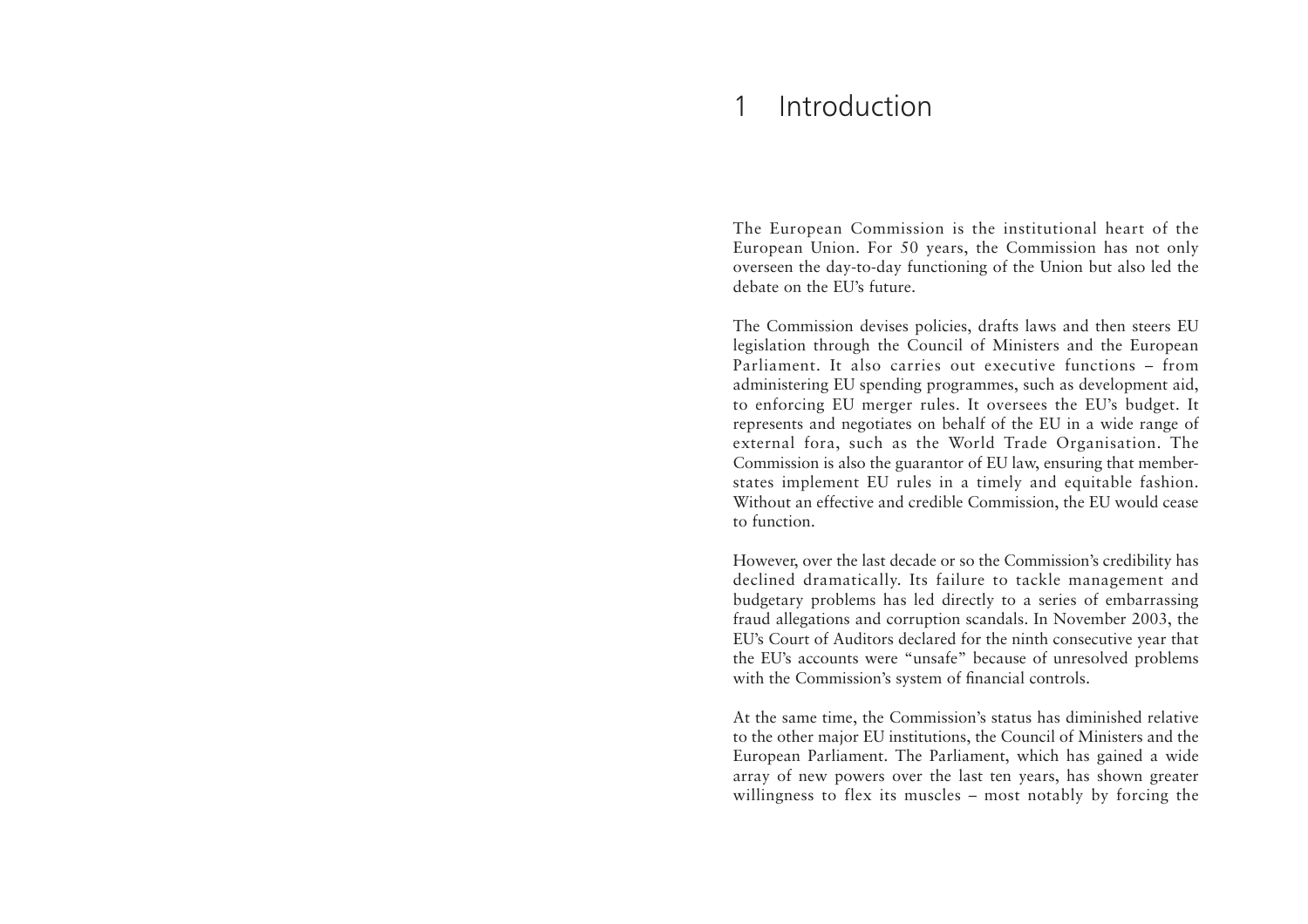resignation of the Santer Commission in 1999. Meanwhile, the EU's agenda has moved into policy areas where the Commission has only limited powers and expertise, such as foreign policy. Integrationist-minded countries, in particular France and Germany, no longer view the Commission as an essential motor for a closer European Union.

Even when the Commission does have a supposedly well-defined role, for example enforcing the eurozone's budgetary rules, the Council has shown scant respect for the Commission's recommendations. In November 2003 the council of financeministers (Ecofin) humiliated the Commission by rejecting its proposals to compel France and Germany to make their budget deficits comply with the Stability and Growth Pact. The Commission showed poor political judgement by subsequently announcing in January 2004 that it would take legal action against that Council's decision. Too often, the Commission appears more concerned with protecting its powers at any cost, than with seeking to resolve complex problems such as the pact's flaws.

# **The ghost of Jacques Delors**

The Commission no longer dominates the European debate as it did under the leadership of Jacques Delors during the late 1980s and early 1990s. The Delors Commission secured significant successes, such as the creation of the single market and the launch of the plan for the euro.

*1 See John Peterson, 'The European Commission: Plateau?Permanent Decline?', in Collegium, No. 26, Spring 2003.*

Yet the Delors Commission was probably an aberration, marking a high point of Commission influence which is unlikely to be repeated. As one commentator argues, only twice during the Commission's 50-year history has it set the

European agenda, under Delors, and before that, under Walter Hallstein during the 1960s.<sup>1</sup> But Hallstein's presidency ended with Charles de Gaulle, the then French president, pursuing an 'empty

chair' policy. Since the European Economic Community (forerunner of today's European Union) could only take decisions by unanimity, de Gaulle brought the EU's work to a halt by refusing to send a French representative to meetings.

The decline in the Commission's authority should not be exaggerated. True, the Commission's power has diminished relative to that of the other EU institutions. But in absolute terms theCommission is stronger than ever. It is able to propose legislation on a huge range of policy issues, from working hours to asylum policy. The Commission's trade and competition powers have a global reach. It was the Commission, rather than the competition authorities of the US or of EU member-states, which in 2001 scuppered the S37 billion merger between two American companies, GE and Honeywell.

Nor is Delors's legacy entirely benign; many of the Commission's current problems can be traced back to the decade when he was in charge. Under Delors the Commission took on a wide variety of new tasks, many of which involved the disbursement of EU money. But it gave little thought as to whether it had the resources necessary to implement its new responsibilities. Delors employed a ruthless political machine to force through his ideas – led by his indefatigable *chef de cabinet*, Pascal Lamy (now trade commissioner). Lamy established a small informal network of loyal officials to implement the president's policies, but failed to tackle deep-rooted weaknesses in the Commission's management. As a result, large *2 Charles Grant,* parts of the Commission services atrophied. Staff *'Inside the House*morale plummeted and has yet to recover fully. To *that Jacques built',* rephrase the title of one Delors biography, Jacques's *Nicholas Brealey* house was built on unstable foundations.<sup>2</sup> *Publishing, 1994.*

# **Political pygmies**

Weak leadership has compounded the problems that originated in the Delors era. This paper argues that the Commission has taken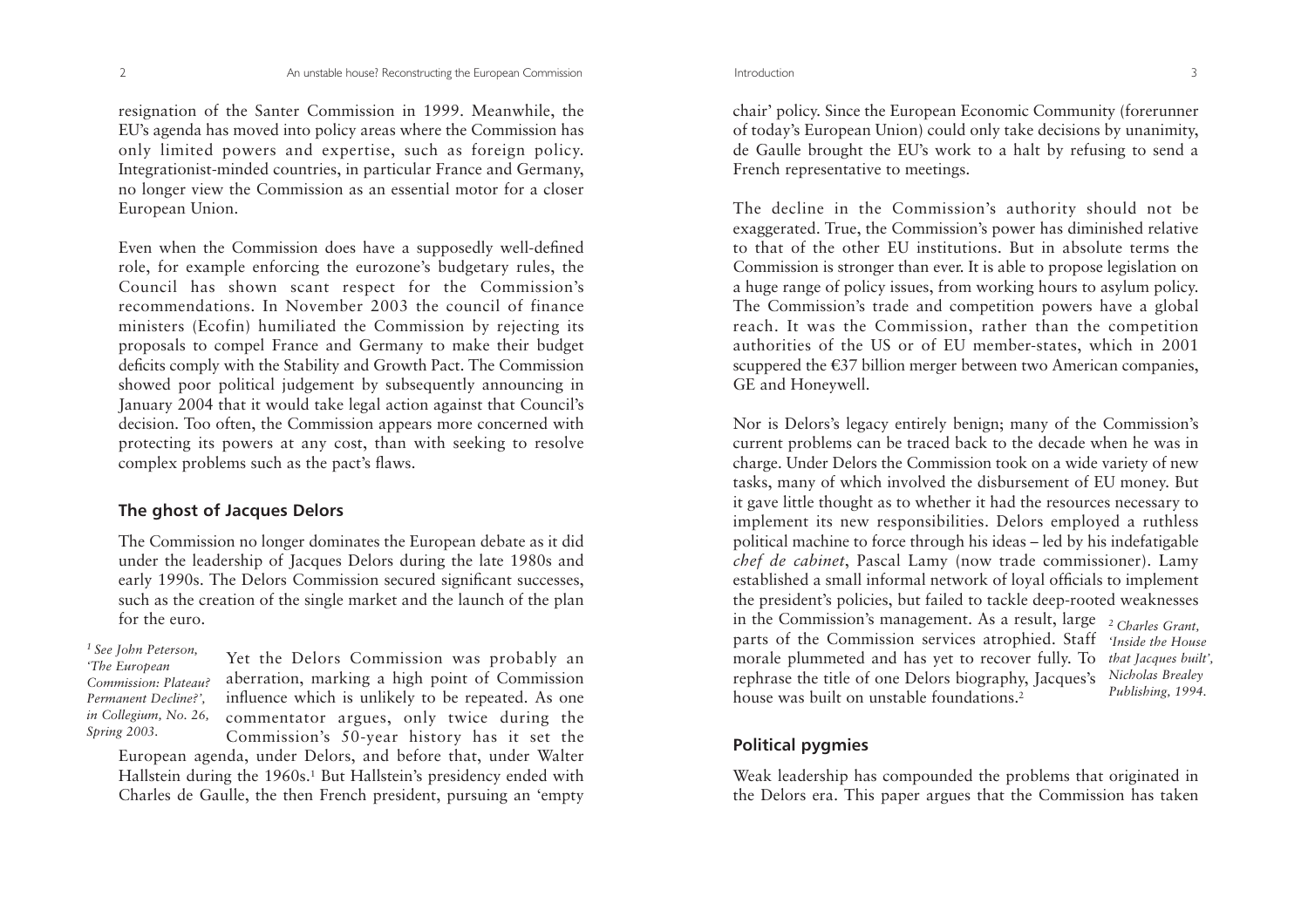some notable steps towards putting its house in order. However, reform is far from complete. The Commission is still plagued by damaging allegations of fraud and mismanagement, most recently against Eurostat, the EU's statistical agency. The Commission too often appears intolerant of internal dissent. The current Commission president, Romano Prodi, has further damaged the Commission's credibility through a series of spectacular gaffes. One French journalist has given a particularly damning verdict on the Prodi Commission: "Romano Prodi is the worst ever'Prodi sans prodiges', Commission president. During his term, the European executive has lost as much moral as political authority."3 *3 Jean Quatremer, Libération, September 27th 2003.*

Many member-state governments appear content to allow the Commission's political stock to decline – and not just countries such as the UK or Denmark which have traditionally been sceptical of the need for a strong Commission. The Commission has always fulfiled a role as a political punchball for member-state governments that are having to push through unpalatable reforms. But it used to be able to count on the political support of those countries which favoured further European integration. In recent years even Germany, traditionally a staunch supporter of the Commission, has become publicly critical of the Commission's policies, particularly over its robust line on state aid for German industry and its strict interpretation of the Stability and Growth Pact. Now the Commission's only consistent allies are the smaller member-states. They want a strong Commission to prevent the EU becoming dominated by a *directoire* of the larger member-states.

The Commission is concerned that the EU's constitutional treaty – if and when EU leaders approve the document – could accelerate its own decline. The text proposed by the Convention on the Future of Europe would grant the Commission few new powers, the key exception being a greater role in justice and home affairs policymaking. Meanwhile, the European Parliament would gain a raft of new powers, including more control over the EU budget. The treaty

would also create a president of the European Council, who would have direct responsibility for steering the EU's political strategy. The Commission fears that the president of the Council, rather than that of the Commission, could become Europe's most visible leader.

Moreover, the Commission worries that the 'community method' – the legislative process whereby the Commission proposes legislation and the Council and the European Parliament decide the final text – could be under threat. Member-states are making increasing use of other forms of decision-making, such as the 'open method of coordination' which restricts the Commission's role to that of a secretariat encouraging the exchange of best practice among the member-states. Some critics of the Commission are even asking whether it should continue to have the sole right of initiative for EU legislation. They argue that the Commission drafts too many ill thought-out proposals and should lose its legislative monopoly. They claim that the Council secretariat, or even member-state administrations, could just as easily draft EU rules.

However, it is not in the EU's long-term interest to turn the Commission into a political pygmy. The EU's enlargement from 15 to 25 countries in May 2004 makes it even more important for a strong body to enforce Union laws, and ensure the larger memberstates do not wield excessive power. The EU needs a strong Commission to crack down on illegal state aid and protectionist behaviour within the single market. The existing member-states have a poor record of implementing EU rules in a timely and even manner. Two of the larger member-states – France and Italy – are among the worst offenders, accounting for more than a quarter of all EU law infringement cases. The Commission estimates that the number of such cases is likely to rise by up to 40 per cent following enlargement.

Equally, no other EU institution is both equipped and trusted to prepare and broker legislation. In theory, the Council secretariat could play a larger role in drafting legislation. But the EU would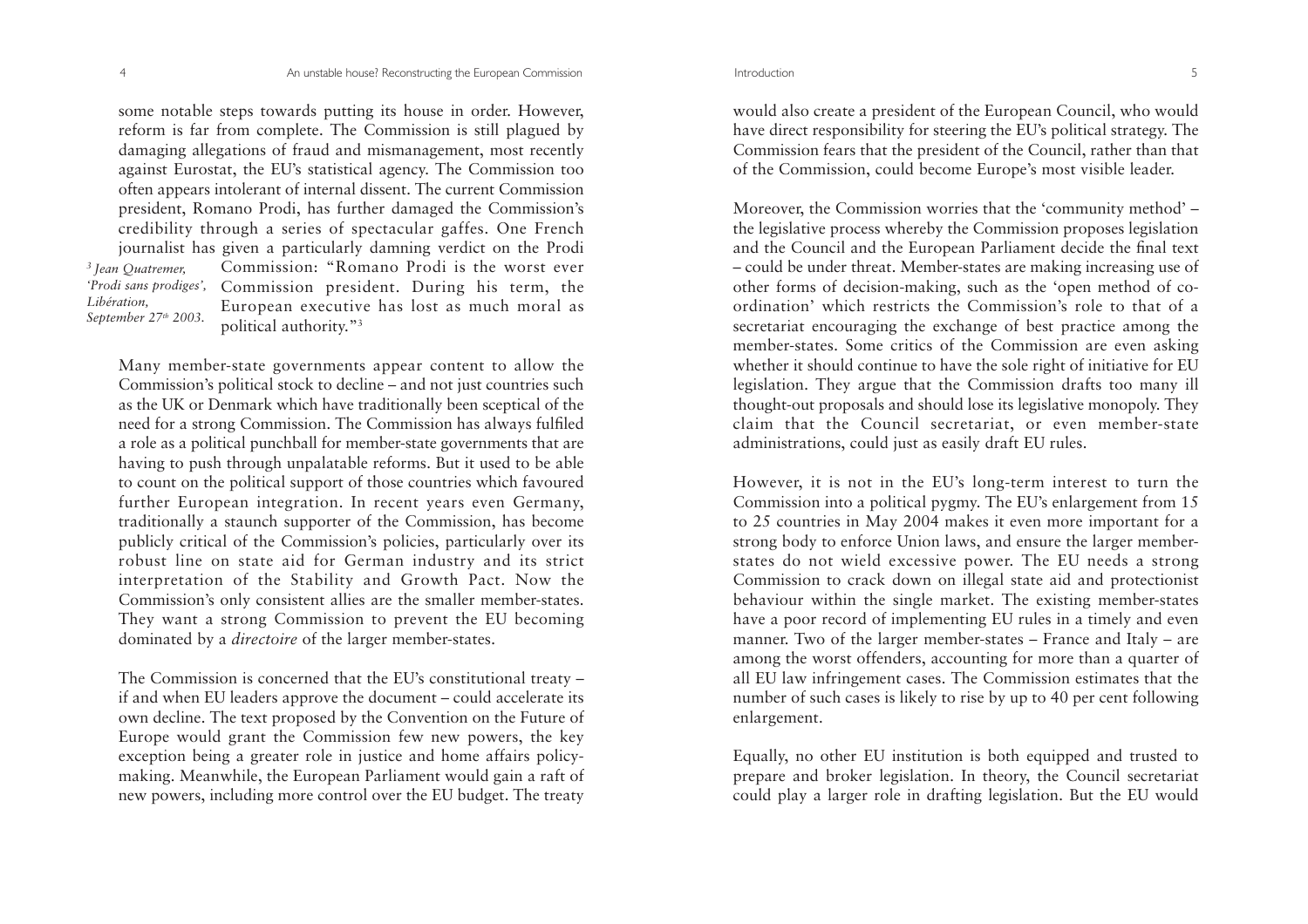then end up duplicating resources by increasing the size of the Council secretariat to perform this task. The EU found that when member-states shared the right to initiate justice and home affairs (JHA) legislation with the Commission, a raft of contradictory proposals paralysed the decision-making process. As a result, the Nice treaty – due to take effect in November 2004 – gives the Commission alone the right to draft JHA legislation.

In a larger, more diverse Union the Commission's role as the EU's collective memory will become even more vital. Only the Commission can ensure some continuity amid the ebb and flow of national politics. If the Commission did not already exist, the EU would need to invent it. But the Commission cannot perform these vital functions unless it possesses real political authority and credibility.

The Commission must take charge of its destiny. It needs to improve its performance in its core areas of competence. The Commission cannot expect to win new powers if governments and citizens think it unable to carry out existing functions properly.

First, the Commission should make further reforms to the leadership of the Commission, the 'college' of commissioners appointed by member-state governments. The next president must use his or her powers much more effectively to provide leadership in an enlarged Commission.

Second, the Commission must complete the reform of its 'services' – the directorates-general which make up its permanent civil service. The Prodi Commission has made some progress, for example by overhauling the personnel structure and tightening management controls. But as Jules Muis, the Commission's outspoken chief auditor, has said, the Commission still needs to end the "politeness conspiracy" which prevents necessary change. How the Commission should reform its services is the subject of the second part of this paper.

Such reforms are not politically appealing, and there is a risk that the next Commission will choose to make its mark in other ways. But addressing these shortcomings is imperative to the long-term success of the Commission. As one director-general put it: "The Commission needs to return to basics, do its homework on new legislation, redevelop its political skills and use persuasion." Thus the next Commission faces a huge challenge to regain credibility and to reform its structures to ensure that it can effectively function after enlargement. It is vital that the Commission succeeds in this task, for a self-confident and efficient Commission is indispensable to the future success of the European Union.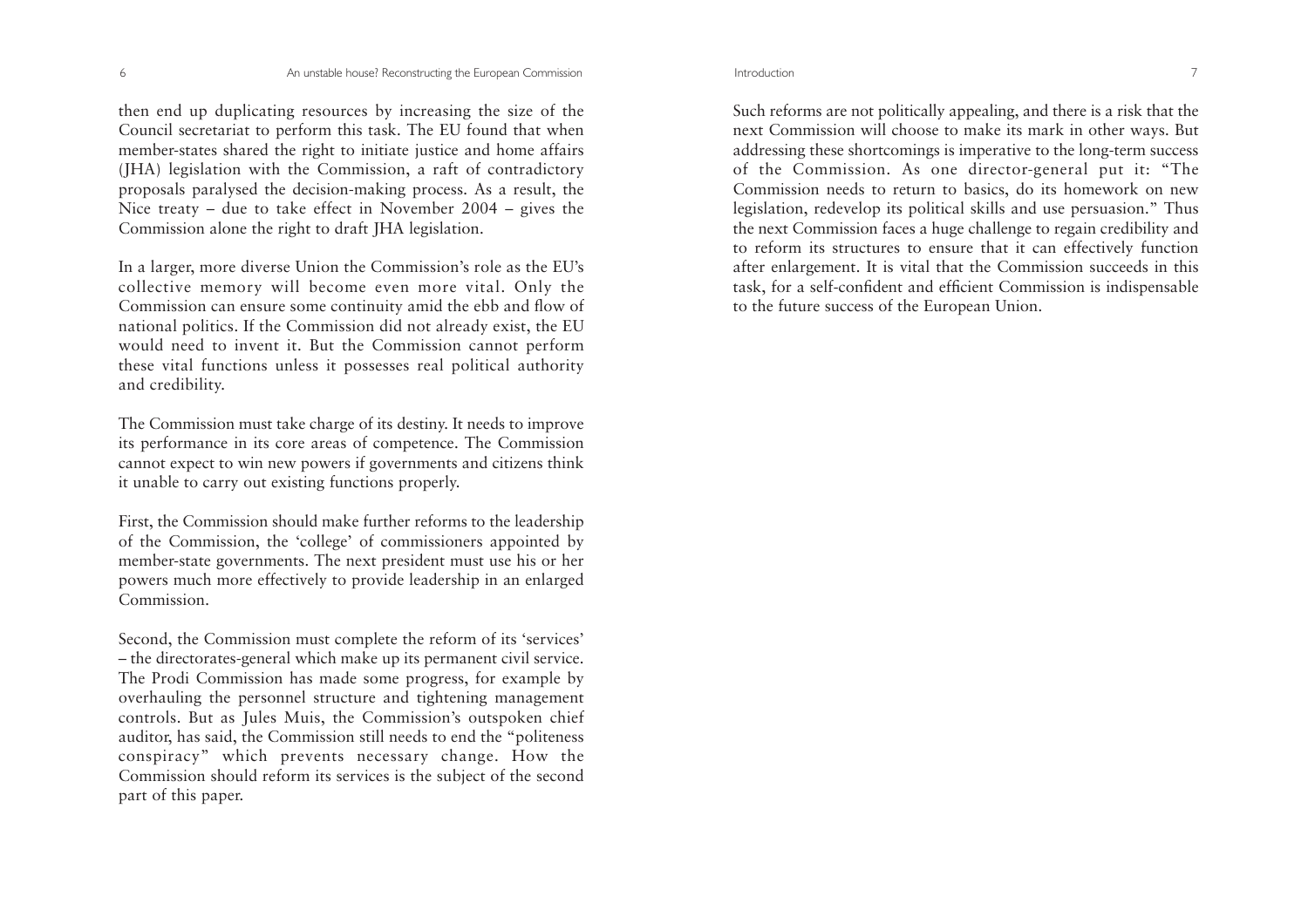### 2The political Commission

# **The Commission and the constitutional treaty**

The proposed constitutional treaty, if adopted, would shift the balance of power between the EU's main institutions. The intergovernmental institutions, the Council of Ministers and the European Council, stand to gain most. The treaty would create two new powerful figures who could compete directly with the Commission president: a president of the European Council, who would steer the EU's overall strategy; and an EU *4 See 'Guide to the*'foreign minister', who would wield some powers *draft constitution',* which at present reside with the Commission.4 *CER, July 2003.*

The Commission and some smaller states are concerned that thesenew posts would further diminish the authority of the Commission and its president. Consequently, the Commission could find it even more difficult to carry out its key tasks, such as holding memberstates to account for flouting EU rules.

To counterbalance this expected shift of power, some of the EU's more integrationist members *in June 2004 by the* have proposed strengthening the authority of the Commission, in particular by giving the Commission president more democratic

*5 The next Commissionpresident will be chosen European Council, acting by qualified majority voting.* 

legitimacy.5 If the Commission president was directly elected by the European people, he or she would carry much greater legitimacy and would find it easier to stamp his or her authority on the EU. However, a directly elected president remains a pipe dream; even the most committed federalists accept that pan-European politics is in its infancy. So those who want a stronger Commission have focused on using existing EU parliaments – both national ones and the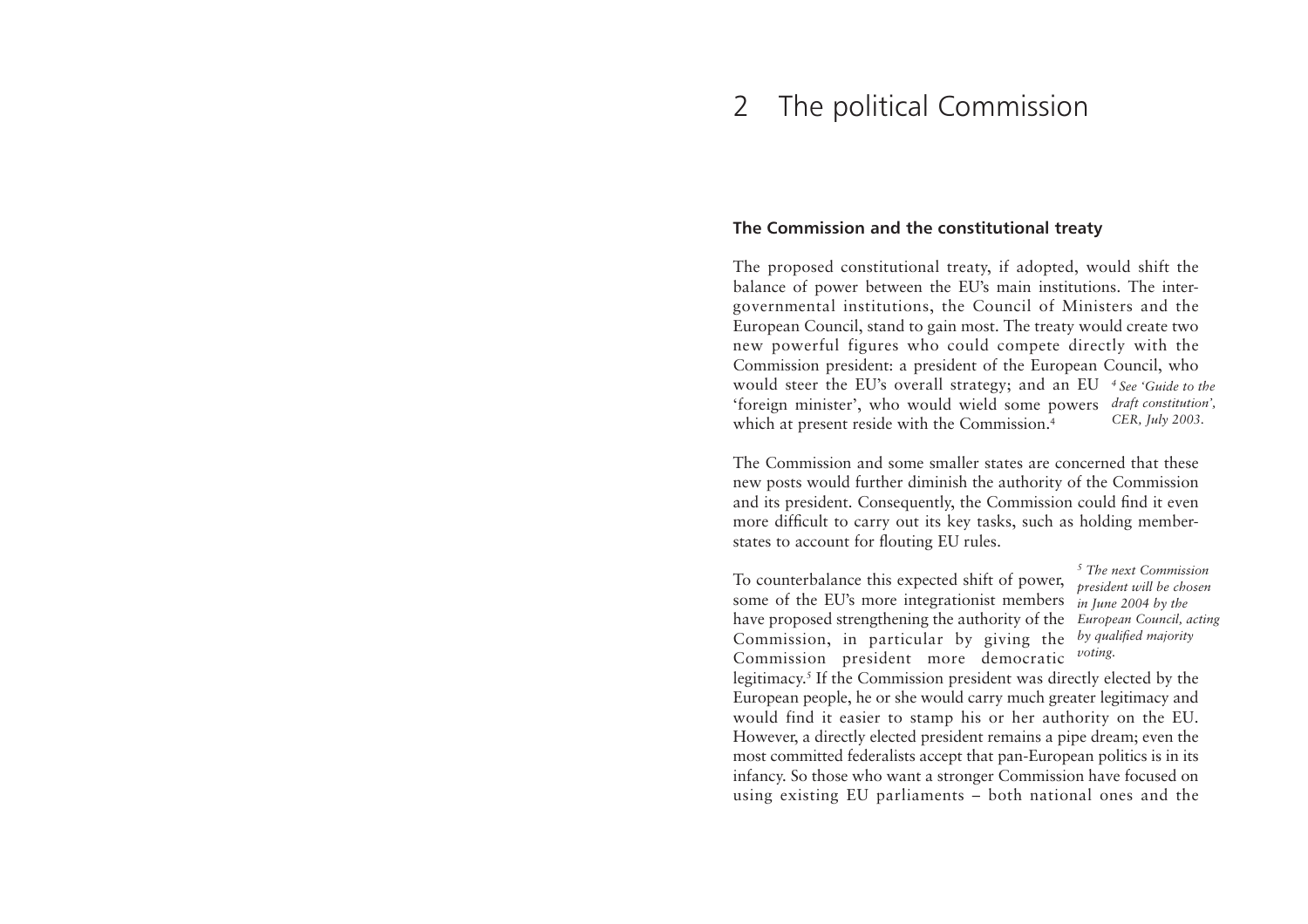European Parliament – to elect the Commission president. One of Valéry Giscard d'Estaing's better ideas, in his role as president of the Convention on the Future of Europe, was to suggest the creation of an EU Congress to elect the Commission president. The Congress would consist of equal numbers of members of the European Parliament (MEPs) and national members of parliament (MPs).

Although Giscard's proposal came in direct response to the memberstates' request to increase the role of national parliaments in EU affairs, the Convention chose not to pursue it. MEPs argued that such a system would diminish their powers, while others complained that the creation of a Congress would further clutter the EU's already complex institutional architecture.

Meanwhile, national government representatives blocked an alternative proposal, namely that MEPs should elect the Commission president, and that the European Council should confirm the European Parliament's decision. Some governments, such as the UK, argued that this system would lead to the 'politicisation' of the Commission. They claimed the Commission would lose credibility, for example when taking action against member-states in state aid cases, if its decisions became perceived as politically motivated.

Member-states have exaggerated the dangers of the European Parliament electing the Commission president. The college of commissioners is already a political body: it takes tough political decisions on issues such as agriculture, energy liberalisation or workers' rights. But that does not mean that the college is a partisan body; it reflects a wide range of political views and is not controlled by one political grouping. The election of a president ought not result in the Commission becoming any more partisan than it is now. Member-states would continue to propose commissioners drawn from the EU's diverse political parties. But an elected president would be more directly accountable to the European Parliament and a little more credible in the eyes of European voters.

The Convention could not reach a consensus on this issue. As aresult, the draft constitutional treaty makes only very modest adjustments to the existing system, according to which the European Council decides on a candidate who is then confirmed by the European Parliament. In future, the Council would be required to consult the European Parliament before choosing the Commission president, potentially allowing MEPs to suggest their own preferred candidate. The Council would also have to take into account theoutcome of the last elections to the European Parliament, which suggests that future Commission presidents are likely to come from the same political family as the largest party grouping within the European Parliament. Nevertheless, the Council would still have the last say in the selection procedure and the Parliament would do little more than ratify the Council's choice.

But the European Parliament could make better use of its existing powers to ensure the Council is held to account for its choice of Commission president. Since 1994, the European Parliament has held a series of hearings with the new commissioners, supposedly in the manner of the US Congress' 'confirmation hearings'. But the Parliament's attempts to vet the Prodi Commission in 1999 proved toothless. MEPs asked too many unfocused questions and failed to follow up key points, with the result that commissioners did not face sustained scrutiny of their political record. Even those commissioners who had served in the discredited Santer Commissionenjoyed an easy ride. MEPs should modify their rules for the confirmation of the next Commission president (and future commissioners). They should be able to ask supplementary questions and subject the Council's candidate for Commission president to a proper hearing. MEPs should also indicate their willingness to reject any candidate who fails to impress at the hearing. The Council might then think twice before settling upon a weak and ineffectual compromise candidate for the presidency.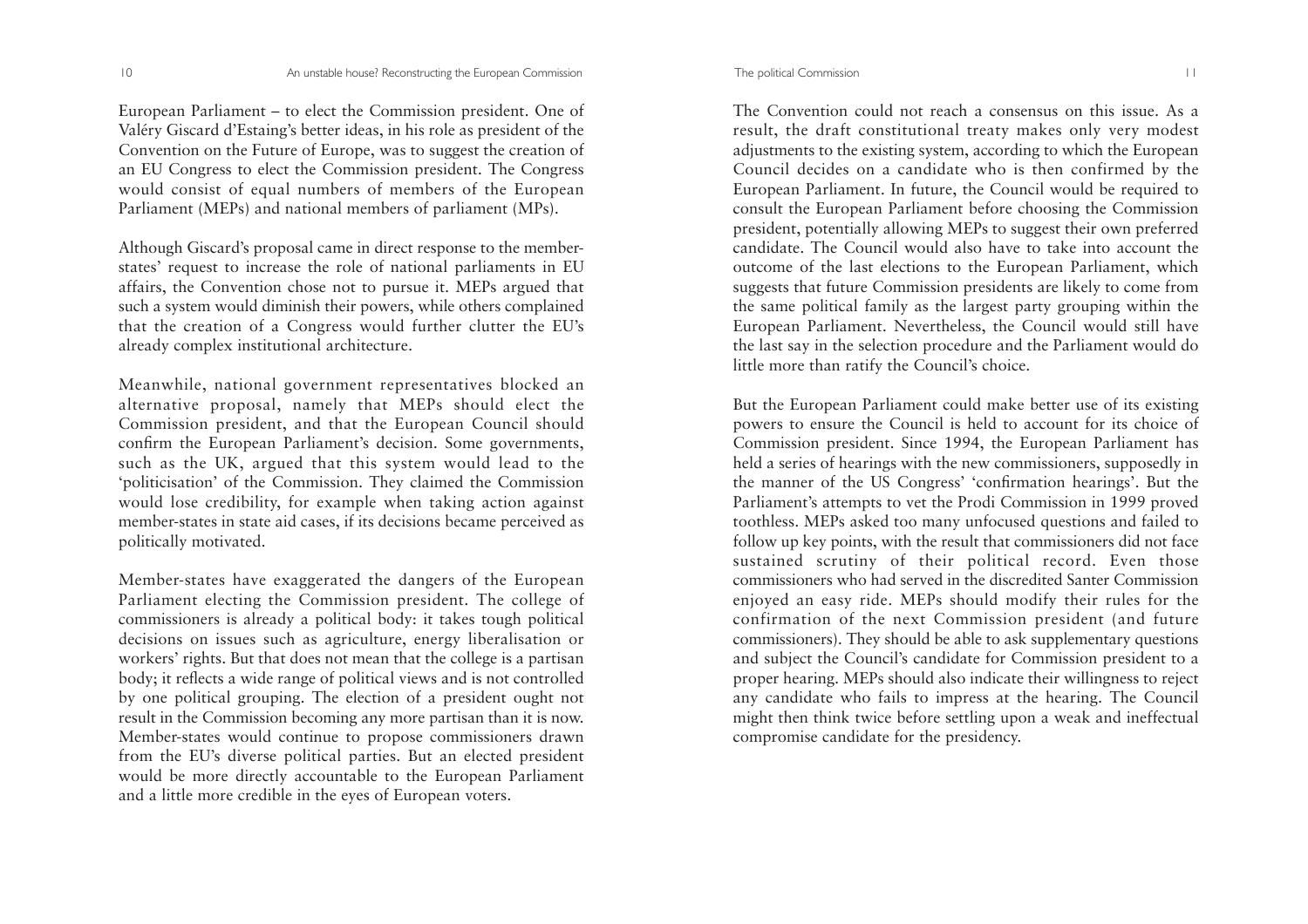# **The college of commissioners**

One of the most heated debates surrounding the constitutional treaty is how to reform the college of commissioners to take account of enlargement. The expansion of the college to 25 commissioners, and perhaps to 30 or more in the future, threatens to make Commission decision-making much slower and more cumbersome.

At present, each member-state sends one commissioner to Brussels, with the exception of the five largest member-states which appoint two. The next Commission, which takes office in the autumn of 2004, will operate under new rules agreed in the Nice treaty. The larger member-states have agreed to give up their second commissioners, which will restrict the number of commissioners to 25 after the current round of enlargement. The treaty also caps the overall number of commissioners at 27, thus forcing the EU to return to the issue of Commission reform once Bulgaria and Romania have joined the Union, most likely in 2007. However, many people fear that even a college of 25 or 27 members risks making Commission decision-making much slower and more cumbersome.

Some member-states, led by Germany and France, have proposed reducing the number of commissioners to 15 after enlargement. They argue such a reform would not only increase the efficiency of the Commission's decision-making, but also break the link between commissioners and national governments. Hence the college would be much more likely to base its decisions on a thorough appraisal of European rather than national interests.

A smaller Commission could be more efficient, but it would risk becoming even more distant from European citizens. Many voters already perceive 'Brussels', which normally means the Commission, as remote. The absence of a recognisable national political figure, able to explain important Commission decisions in their own language, would only heighten this sense of detachment. As one serving commissioner explained: "Citizens of each member-state speak their own language and share a culture. They need a recognisable face in Brussels. Citizens need to feel that their countries retain a distinctiveness and their independence within the Union."

The EU should exploit this link to strengthen the dialogue between 'Brussels' on the one hand and voters and national parliaments on the other. Each commissioner should present and answer questions on the Commission's work programme in his or her own national parliament every year.

Commissioners also play an important role as political antennae for their institution. The Commission does not take decisions in avacuum; it needs to understand the national political context of every member-state. The Commission services can assess the technical impact of legislation, but they are not in a good position to weigh up its political impact. Commissioners are much better <sup>p</sup>laced to provide information on how Commission proposals are likely to be received in the various member-states.

Even now they are not always successful in this respect. The Commission regularly makes unnecessary, even absurd, proposals, at great cost to its credibility. For instance, in January 2004 the Commission revealed that it was considering setting up a 'Made in EU' trademark for manufactured goods. The proposal angered businesses and member-state governments, such as Germany, which claimed it would needlessly diminish the value of long-established national trademarks. This type of problem would become much more frequent in a slimmed-down college of commissioners. As it stands, the Commission should use its right of initiative more responsibly and sparingly.

To make use of the commissioners' national links does not mean that they should act as national advocates within the college, nor that every piece of legislation should satisfy every member-state. A closer parallel is how the European Central Bank, or the US Federal Reserve, operates: governors supply information about the economic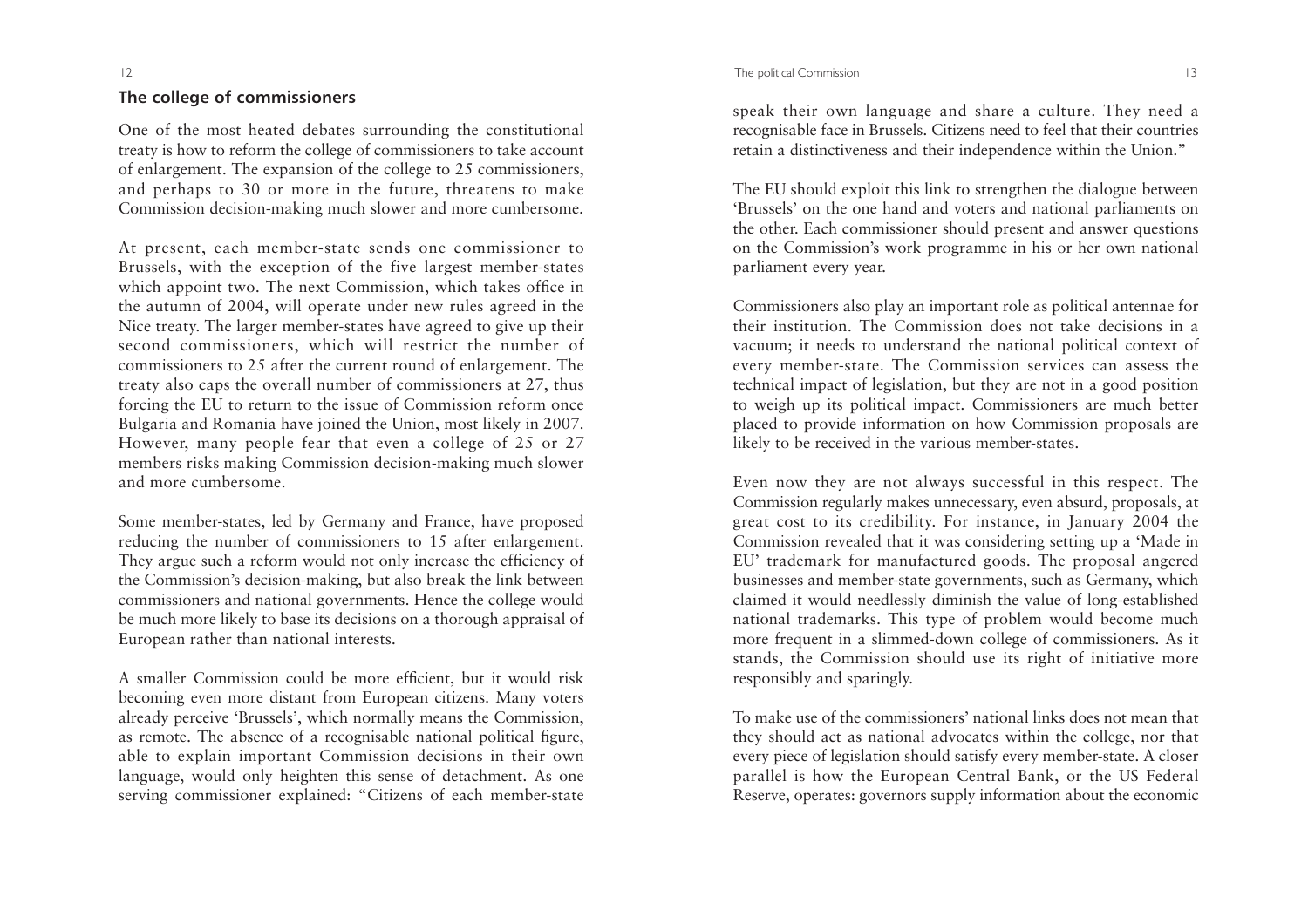position of their particular nation (or region), but take decisions on the basis of the whole currency area. The Commission will have to take decisions that are opposed by individual member-states. But controversial proposals stand a better chance of success if they are thoroughly prepared and well thought-out.

Furthermore, a smaller Commission would not necessarily be less vulnerable to national prejudices or lobbying from national governments. Those member-states without a commissioner are likely to seek compensation in the form of other senior Commission posts, such as those of directors-general posts.

In the event, Giscard's Convention agreed on a compromise between the current system (one commissioner per member-state and two for the larger ones) and a smaller Commission (fewer Commissioners than member-states). Each member-state – large or small – would send one commissioner. But the new Commission would have twoclasses of commissioner, namely 'senior' ones with full voting rights, and 'junior' ones who, while not entitled to vote in the college, would play an administrative role. The number of voting commissioners would be capped at 15, including the Commission president and the proposed 'foreign minister'. Voting and non-voting commissioners would rotate to ensure that every member-state would have a voting representative at least once every five years.

Proponents of this compromise argue that it would ensure the Commission's smooth functioning after enlargement, while at the same time leaving every member-state with 'their own' commissioner. But the new member-states, in particular, are unwilling to lose their voice within the Commission so soon after joining the EU. The Commission president has echoed this sentiment, telling the European Parliament in September 2003 that "no people of the Union deserve to be represented by a second-class commissioner".

The Convention's proposal is both unnecessary and potentially dangerous to the long-term health of the Commission. Unnecessary,

because the Commission de facto operates a two-tier system: commissioners vary in terms of their political weight and the importance of their portfolio. And dangerous, because no credible political figure would want to serve as a non-voting commissioner. The junior posts would be more likely to go to political cronies who, deprived of any direct responsibility for Commission decisions, would spend their time lobbying for their national governments, or making the most of the Brussels *dolce vita*. At the same time, even the most able appointees would almost always face compulsory retirement after just one term as voting commissioners, owing to the rules of rotation.

In the run-up to the December 2003 summit, the member-states appeared to agree on the principle of one commissioner per member-state, although they left open the possibility of slimming down the Commission at a later stage. However, the collapse of the summit means the EU may yet revisit this issue in future negotiations over the proposed constitutional treaty. Small countries should stick to their guns when the EU revives discussions on the treaty. They were right to insist that every member-state should appoint a voting commissioner, to ensure that the Commission remains both legitimate and credible in the eyes of Europe's population.

# **The president's powers**

The draft constitutional treaty proposes one further *that Jacques built', 6 Charles Grant, 'Inside the houseNicholas Brealey*

reform of the Commission: it formally grants the Commission president much greater powers to steer the work of the college. The Commission president used to occupy a weak position in relation to the other commissioners. The president had no powers to dismiss under-performing or obstructive commissioners, and had virtually no say in their appointment. Even a strong Commission president, such as Jacques Delors, was forced to resort to extreme measures to stamp his authority on the college – for example by threatening to resign on numerous occasions.6 *Publishing, 1994.*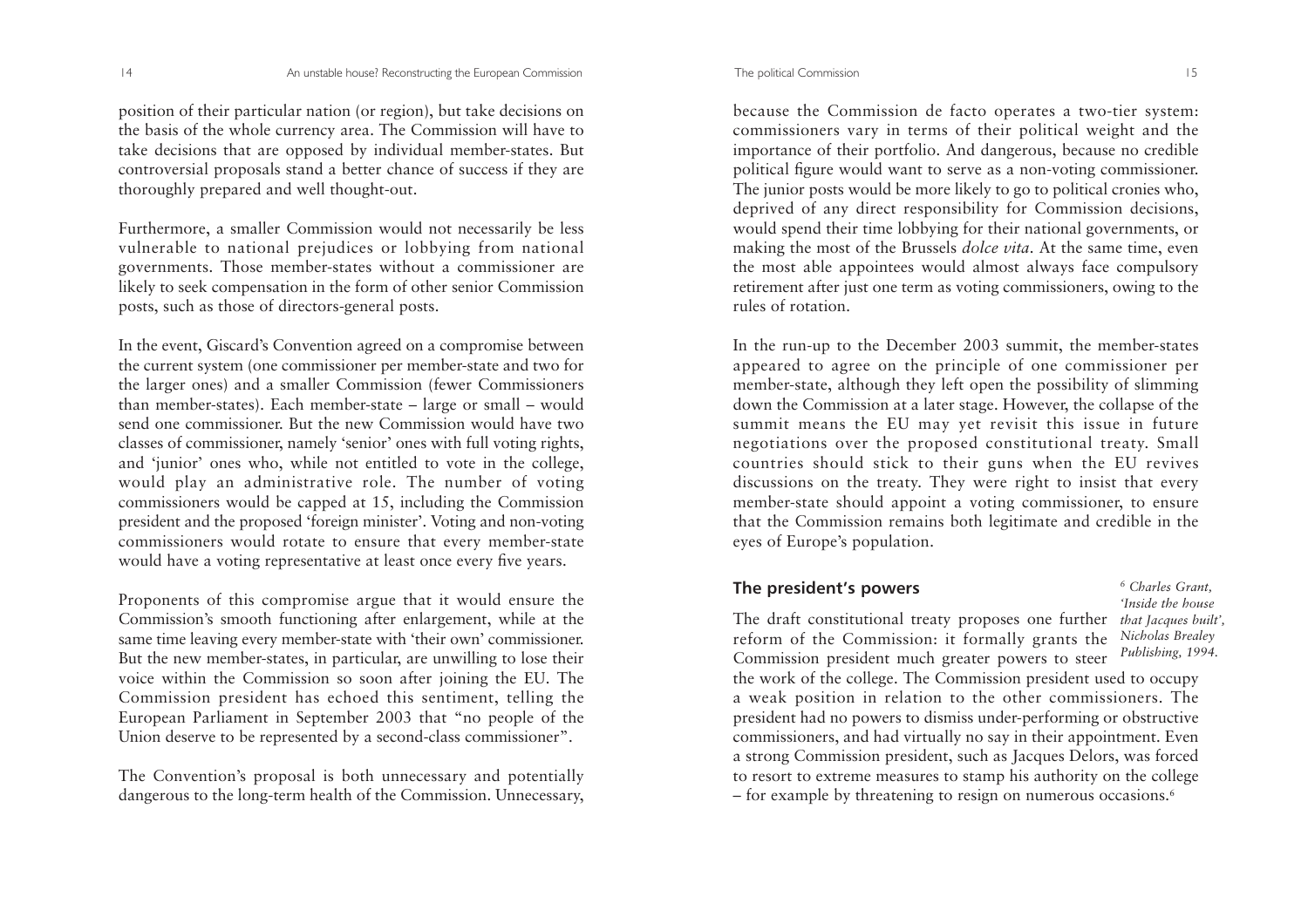Paradoxically, the Commission president secured extra powers during the 'weak' presidencies of Jacques Santer and Romano Prodi. The 1997 treaty of Amsterdam made clear that the commissioners work under the 'political guidance of the president'. The Nice treaty in 2000 granted the president the power to structure, allocate and reshuffle commissioner portfolios. Meanwhile, Prodi secured a voluntary commitment from his commissioners to step down if the president requested their resignation. All these powers are formally enshrined in part III of the EU's proposed constitutional treaty. In addition, the new treaty proposes granting the president a much greater role in the selection of commissioners. The president would make a final choice from a shortlist of three (including one woman) supplied by each member-state government. Prodi has suggested that the next Commission president – who will take office in November 2004 – should employ this power on a de facto basis, while waiting for member-states to reach agreement on the new treaty. However, the member-states appear unwilling to go along with Prodi's plan and supply short-lists.

After enlargement, strong leadership will be all the more important for a well-functioning Commission. The next Commission president should therefore make full use of his or her powers over the college. But the president should resist the temptation to micro-manage the Commission. The Commission is too large and complex an organisation for the president to be able to intervene in every decision. Rather, the president should work with a management team, consisting of four or five of the most senior commissioners. The management team should focus on achieving the Commission's broad political goals. It should carefully monitor the Commission's work programme and ensure that the administration is functioning effectively. If problems arise, the president should not hesitate to reshuffle or even sack commissioners.

The Commission will require a skilled president to make the new arrangements work. Unfortunately, the most recent incumbents have enjoyed less than successful terms in office. Unlike his predecessor Jacques Santer, Prodi looks set to see out a full term in office. But when Prodi suggested in September 2003 that he might be willing to stay on as Commission president, the member-states scarcely reacted with enthusiasm. Prodi has not employed the powers already available to him in an effective fashion. As one serving commissioner surmised: "The Commission president's problem is not so much a lack of power but of presence."

The member-states must ensure that they choose a strong candidate to replace Prodi. In the past, individual member-states have often vetoed perfectly viable candidates, either to push for their own candidate or to gain leverage in other areas of EU policy. As a result, the Commission has at times ended up with a president who lacked strong support among the member-states. In the future, this problem may get even worse. Once the new constitutional treaty has entered into force, the member-states may expend more energy on choosing the new Council, rather than Commission president.

The list of candidates for the two posts will probably be almost identical, namely the small pool of serving or former EU prime ministers. In theory, there is no reason why the EU could not select its Commission president from a wider list of talented EU politicians. For example, some have suggested that António Vitorino, the Portuguese socialist who has performed well as JHA commissioner, could become the next Commission president. In practice, however, many memberstates – especially smaller ones who want to see a strong Commission – are unlikely to accept a president who has not been a prime minister. They will want to ensure the Commission president has equal status to the proposed Council president. Moreover, the next Commission president faces a tough job in improving the Commission's low standing. He or she will need to be able to battle it out on equal terms with EU heads of government. The EU needs a reformed and effective Commission more than it needs a Councilpresident to help with grand strategy, useful though that reform would be. Above all, the heads of government must resist the temptation to choose a weak compromise candidate as Commission president.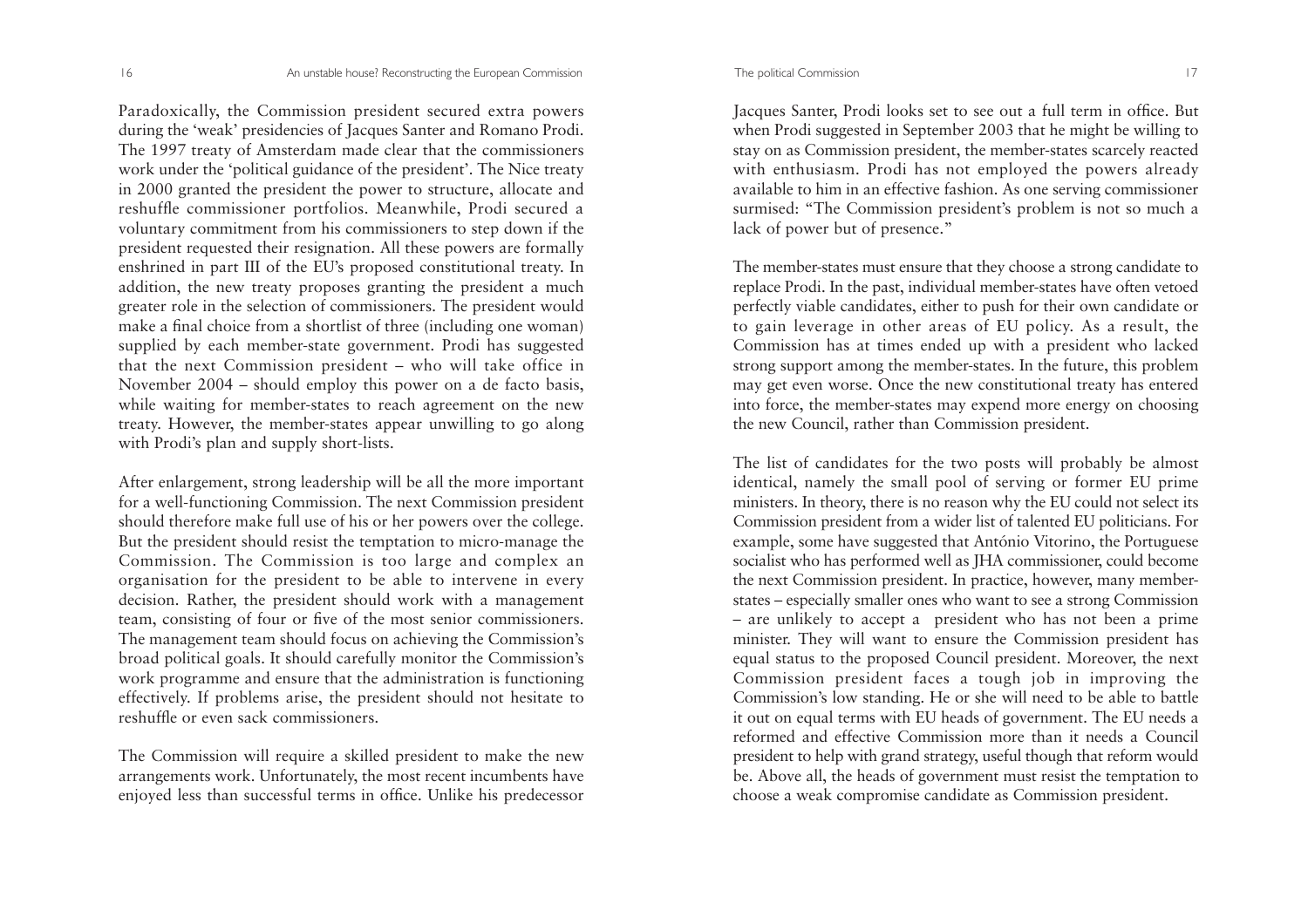### **The political Commission and the services**

One of the first tasks facing the next Commission president will be the allocation of portfolios to the commissioners. No matter what is agreed in the new constitutional treaty, the next Commission will have at least 25 voting commissioners. Those who favour a smaller Commission have questioned whether there will be enough meaningful work for 25 or more of them. But in comparison with most member-state governments, the Commission remains tiny despite the breadth and importance of its tasks. Many of its recent problems derive from too little political leadership and oversight, not too much.

At present each of the 20 commissioners oversees one or more directorates-general (DGs). The Commission president could create posts for extra commissioners by further subdividing the DGs. For example, the president could appoint one commissioner each for information society and enterprise policy – two DGs that are at present overseen by just one person. But enlargement provides the next president with an opportunity to implement a much more radical internal restructuring.

The Commission should merge many of the existing directoratesgeneral into larger, thematic 'super-DGs'. Teams of commissioners would be appointed to run the super-DGs, each led by a senior commissioner. For instance, the enterprise, internal market, and energy and transport DGs could be clustered into a 'competitiveness' super-DG (to work in parallel with the new competitiveness council of ministers).

The Commission should also create a number of new directoratesgeneral in key areas of its future work programme. For example, it could set-up telecoms and financial services directorates-general within the new competitiveness super-DG. Individual commissioners would take responsibility for the component parts – whether energy, telecoms or transport – of the super-DGs. These jobs are in policy areas where the Commission has real powers and political

importance, and should prove attractive to the more 'junior' commissioners. Meanwhile, a senior commissioner would oversee the super-DG's work-programme and ensure that his or her team was striving to meet the Commission's overall political goals. Thus several commissioners would work together in one super-DG – as teams of ministers do in the ministries of member-state governments.

The clustering of commissioners should also provide a further benefit: more than one commissioner would be capable of speaking credibly on key policies. There is a huge demand for Commission speakers at conferences and seminars across the EU that a single commissioner cannot fulfil. A cluster of commissioners would be able tocommunicate Commission policy more widely than a single one.

At the same time, the Commission could free up some resources and make an important gesture to the principle of subsidiarity, by abolishing peripheral directorates-general such as the 600-strong DG for education, culture and sport. At present, the Commission president is not completely free to organise the Commission as he or she would wish: both the Council and the European Parliament partially dictate where the Commission allocates its resources (see chapter 3).

The Prodi Commission has had some success in reducing the number of Commission directorates-general and departments, from 42 to 35. But the Commission has been less successful in shifting staff from well-resourced but peripheral DGs into new priority areas. In 2001 the Commission carried out a 'peer group' review designed to reveal exactly where staff were most needed. Some DGs refused to cooperate with the exercise, hampering the reform effort. In the end, the Commission shied away from making painful, but necessary, large-scale staff transfers.

The new Commission should revive the peer group exercise: far too many staff still work in non-priority areas. For instance, the Commission has halved the size of DG administration, which runs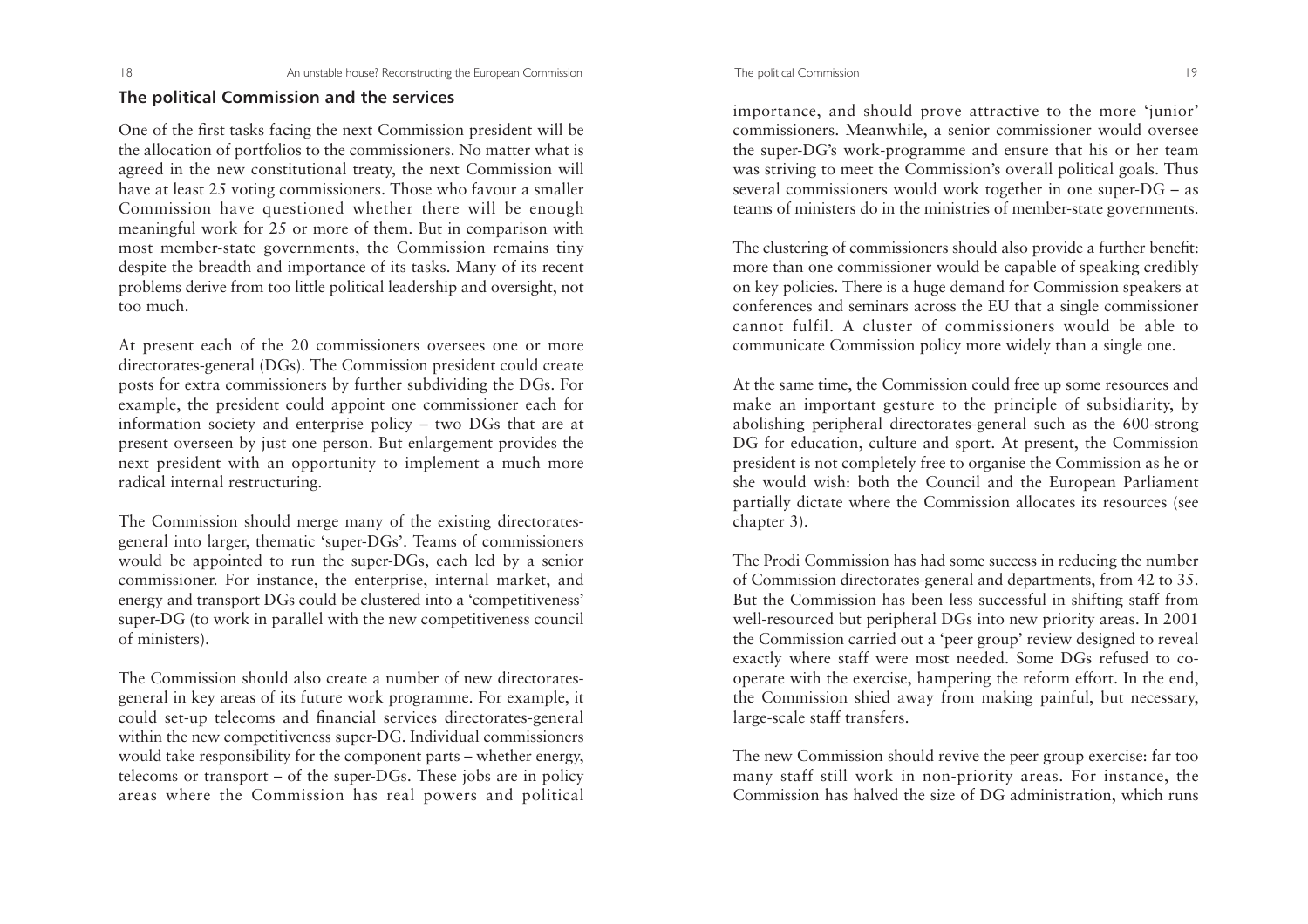the Commission's own internal bureaucracy, by contracting out services such as payroll or buildings (see chapter 4). But the littleknown joint research centre, which provides scientific and technical advice to the Commission, employs more than 1,500 staff, making it the second largest DG. In contrast, the DG for justice and home affairs – a policy area that is rapidly moving up the list of EU priorities – is struggling to meet Council demands for important new legislation with only 220 staff.

### **Commissioners, directors-general and cabinets**

The Commission, like many national governments, has found it difficult to regulate effectively the relationship between politicians – and their advisers – and the permanent civil service. Commissioners face a number of unique problems in their relations with the permanent officials, the so-called services. Unlike ministers in a national government, the members of the Commission come from different countries and from a myriad of political backgrounds. The Commission takes office without an agreed common manifesto. Indeed, most commissioners have never met each other before they take up their new posts. This lack of familiarity and common purpose puts commissioners at a distinct disadvantage to the Commission's permanent staff.

The power of Commission officials is further entrenched by their superior knowledge of dossiers; unionised employment rights (which make it hard for commissioners to move or sack officials); and the fact that many member-states provide political support to senior officials of their nationality. Senior Commission staff are much more powerful, relative to their political masters, than national civil servants. Some directors-general, the most senior permanent officials, have in the past run their departments as virtual fiefdoms.

The Prodi Commission has sought to tackle this problem by frequently re-shuffling the directors-general to ensure that no

individual becomes too powerful (see chapter 3). Meanwhile, each commissioner can also rely on their own, trusted political advisors – the so-called cabinets – to maintain control over the careerbureaucrats. The cabinet members play an important role: commissioners need political support for decision-making, and the directors-general are supposed to provide technical, not political advice. However, previous Commissions became overly reliant on the system of cabinets, which weakened the institution's formal structures. While cabinet members accrued unprecedented power and influence, morale in the rest of the Commission plummeted. The presidential cabinet of Jacques Delors maintained a vice-like grip on the rest of the Commission under the leadership of Pascal Lamy, who was then his *chef de cabinet*. Lamy built a small network of trusted senior officials to prepare key directives, excluding some of the directors-general. The Delors cabinet would also bully and cajole the cabinets of the other commissioners to ensure they carried out the president's bidding. One former cabinet member characterises the experience of officials in this system "as like working in a police state: efficient but miserable".

During the Santer Commission, the cabinets became increasingly nationalised. Without the strong central control exerted by Delors and Lamy, the cabinets fought among themselves. They also began to interfere in appointments, down to the most junior management levels of the Commission. As one former cabinet member relates, during the Santer Commission "too many pimply boys had too much power. It is only a small exaggeration to say that cabinet members dealing with the more active DGs held powers comparable to junior ministers in a national government."

On taking office, Romano Prodi pledged to reduce the powers of the cabinets. He cut the maximum number of cabinet members fromnine to six per commissioner. He insisted that each cabinet must include at least three nationalities, apart from that of the commissioner. He also handed back some powers to the secretarygeneral, the head of the Commission's services (see chapter 3).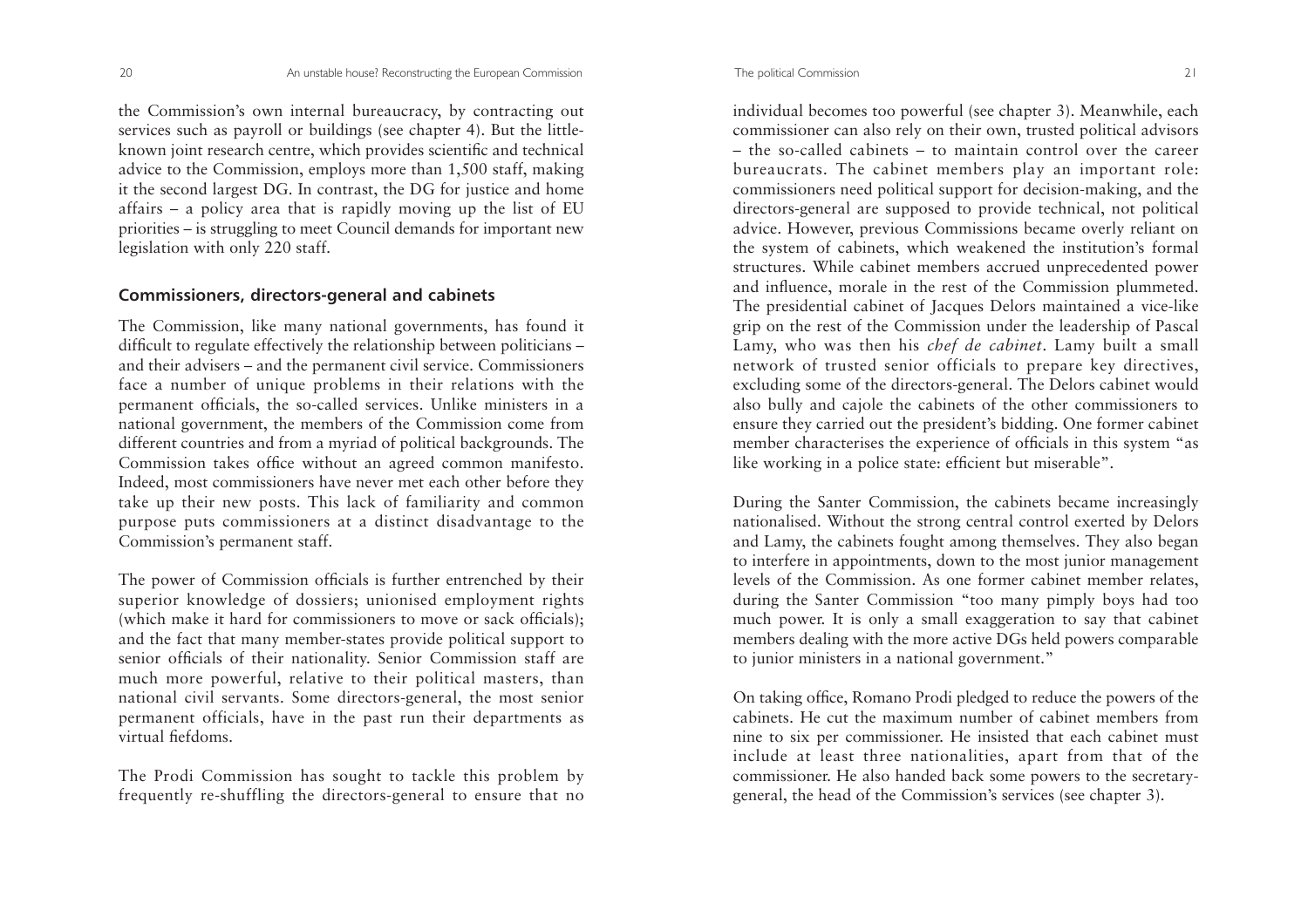The Prodi reforms are welcome but do not go nearly far enough. Commissioners are understandably more trusting of their hand<sup>p</sup>icked cabinet staff than they are of senior Commission officials. But that is not an excuse for the fact that commissioners maintaincabinets that are still too large, and too often end up re-doing the work of directors-general. Therefore a new system is required. Commissioners should have access to a 'private office', consisting of two or three trusted political advisers. The advisers should liaise with the services and assess legislative proposals prepared by the director-general and the rest of the Commission. The cabinet should consist of this private office and a small number of additional officials drawn from the services to provide administrative support. The Commission also needs to clarify the relationship between the advisers and the permanent staff. The Prodi Commission has introduced a code of conduct, which sets out the responsibilities and reporting requirements for Commission staff, including political advisers. A new EU standards committee should help interpret and enforce this code for political advisers (see chapter 4).

Most symbolically, Prodi has also insisted that the commissioners and their cabinets move out of the Breydel building, the Commission's headquarters, to share the same offices as their directors-general and permanent staff. The argument was that commissioners should work much more closely with their directors-general and exert greater control over their departments. Some commissioners in the Santer administration had failed to oversee their DGs properly. Commission staff relate (a possibly apocryphal) story of one commissioner who claimed to have only seen his director-general once during two years, and that was at the official's retirement party.

Some officials argue that this decision has contributed to one of the major problems within the Prodi Commission, namely the decline in collective debate among the commissioners. "The fact that commissioners are now in their directorates-general has contributed to their isolation," commented one director-general. "Commissioners

now need to make appointments to see each other and most only talk during the formal Commission meetings."

Another senior Commission official said that the college of commissioners now spends little time debating say, competition or justice and home affairs policies. The official cited the Commission's veto of the merger of Volvo and Scania, the Swedish vehicle firms, as an example of a decision which would have excited heated debate in previous Commissions, but which was hardly discussed in the current college. Commissioners are sometimes reluctant to speak out in college for fear of appearing disunited. One of the major flaws of the Santer Commission was that too many battles between commissioners were fought out in public. In the Prodi Commission, much of the internal political debate takes place within the more opaque *chef de cabinet* meetings. Few issues are put to the vote at the weekly college meetings. *7 The Berlaymont* 

*building has been shut*

But the Commission as a whole suffers if the *for a decade for the* college no longer debates key policies effectively. *removal of asbestos.*Commissioners may not feel politically accountable for decisions taken by their colleagues. A lack of discussion can also lead to more unsuitable legislation whizzing through the system. As a result, some officials suggest that the new Commission should take advantage of the re-opening of the Berlaymont building, the Commission's traditional headquarters, and move all the commissioners and their cabinets back in together.7

However, the decline in collegiate decisionmaking has had little to do with the geographical location of the Commissioners.8 The sheer scaleof the Commission's workload precludes detailed discussions of every decision, especially in 'routine' areas such as competition. The trend towards removing politics from competition cases is welcome, and is entirely in line with developments in member-states.<sup>9</sup>

*8 Officials in the Prodi cabinet adamantly deny there has been a declinein collegiate decisionmaking.*

*9 EU rules require that member-states appoint politically independent competition commissions to investigate cases.*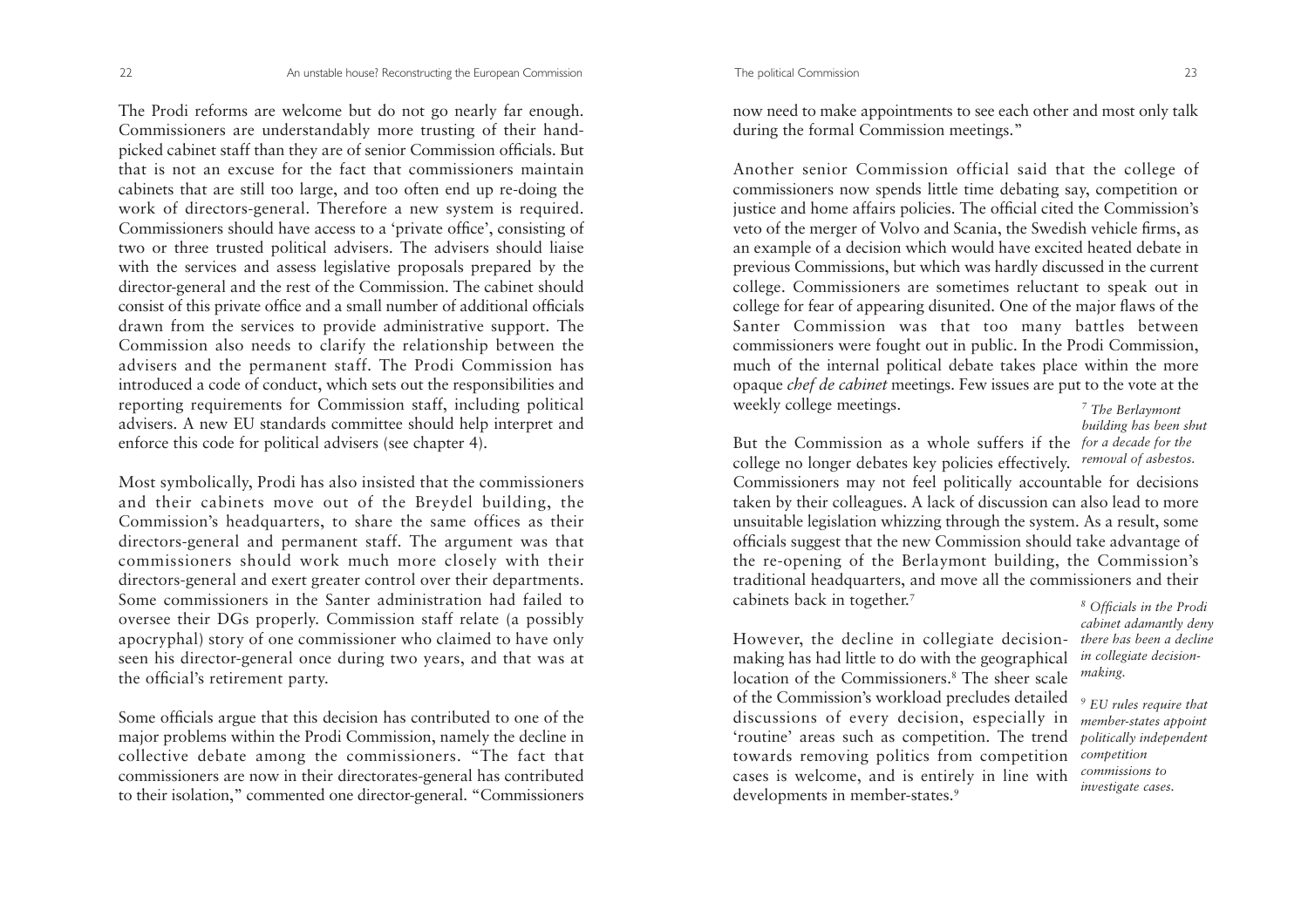Moreover, Prodi must take much of the blame for his 'hands-off' style of leadership. The Commission president has left his commissioners free to pursue their own dossiers and invested insufficient time in co-ordinating their work. In addition, he has himself made a number of ill-judged interventions without consulting the rest of the Commission. For instance, in 1999, Prodi extended an invitation to the Libyan leader, Muammar Gaddafi, to visit Brussels for talks. However, Prodi had not discussed this idea with either his foreign affairs commissioners or member-state governments, and was subsequently forced to retract this invitation. Similarly, in December 2002, Prodi submitted a proposal for reform of the EU to the Convention on the Future of Europe, the 'Penelope document', without allowing other commissioners to contribute. As a result senior commissioners publicly disowned the proposal, thereby reducing its impact on the Convention.

The college of commissioners should thoroughly debate the overall thrust of key policies such as competition, but should not interfere in individual cases. In an enlarged Commission, the president's role as 'chair' will be even more important. The president must ensure that commissioners have the opportunity to contribute to the major discussions within the college, but be prepared to move to a vote to conclude them swiftly.

# 3 Modernising the Commission's services

# **The Kinnock reforms**

The Prodi Commission took office pledging to undertake the first comprehensive reform of the Commission's services in its halfcentury history. Prodi appointed Neil Kinnock, one of the few survivors of the Santer Commission, to oversee the internal reform efforts. The president also gave Kinnock the status of vice-president of the Commission, to emphasise the importance of this new post.

Kinnock's appointment had a seductive political logic. As leader of the British Labour Party in the 1980s, Kinnock had fought a long and bitter battle to regain control of the party from the Trotskyist 'militant tendency' and other leftist groups. Kinnock drew a parallel between these battles and the difficulties of dragging the unreconstructed Commission into the 21<sup>st</sup> century. While such comparisons played well in the British press, the Commission's staff unions feared that Kinnock would lead a direct assault ontheir powers.

Kinnock, with the support of Prodi and Michaele Schreyer, the German budget commissioner, quickly set about drawing up a reform <sup>p</sup>lan, encompassing an overhaul of staff regulations, accountancy policies, and auditing and management systems (see box).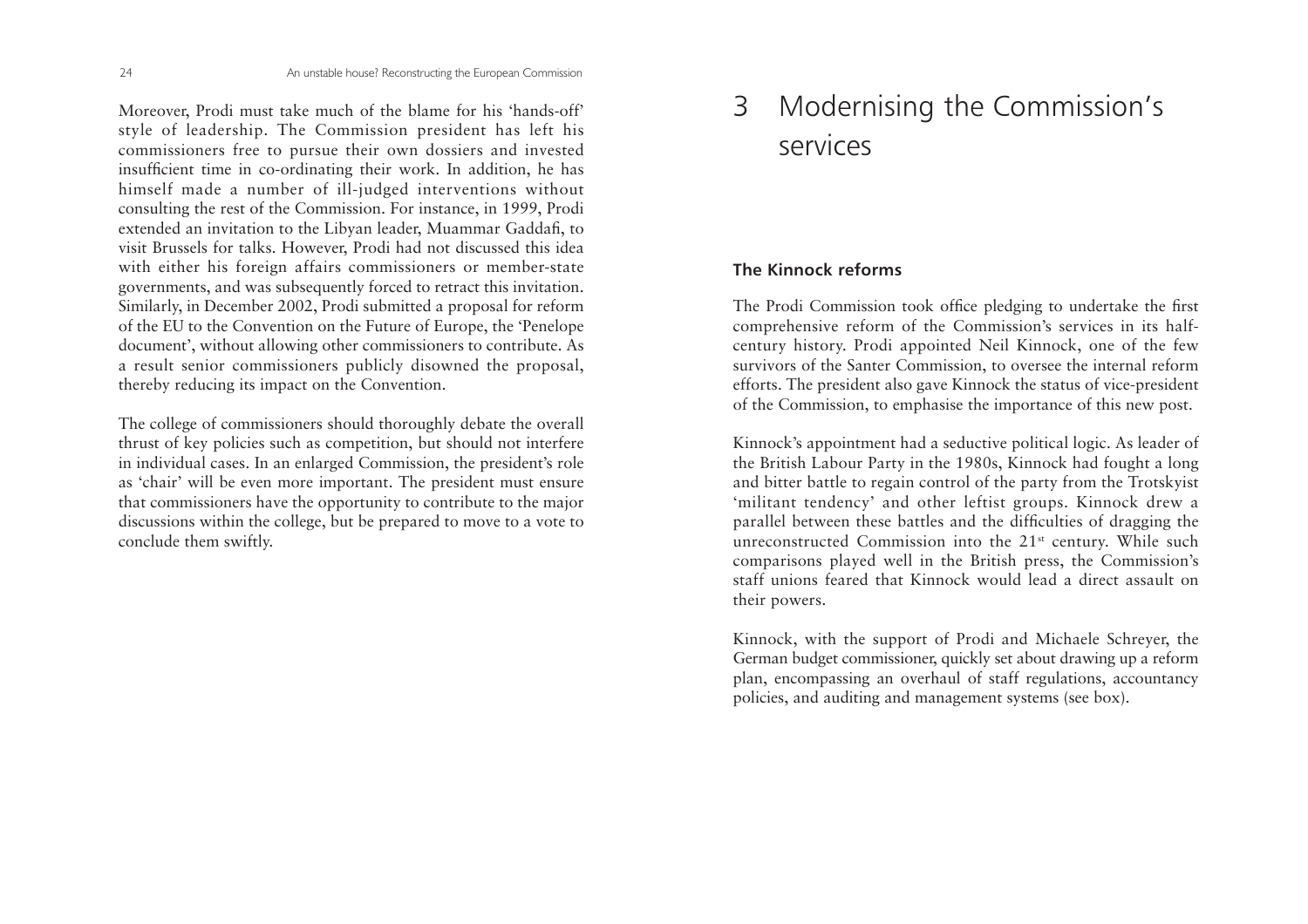# Key elements of the Kinnock reforms

March 2000: Commission unveils a comprehensive strategy and action plan for reforming its staff regulations, and its accountancy, auditing, appraisal and management systems.

2001-2: Commission rolls out its new management reporting system.

January 2003: New financial regulation, the basic text for reform of the Commission's auditing systems, comes into force.

May 2003: Member-states agree on basic principles of new EU civil service staff regulations, including pension reforms.

2004: The new management system becomes fully operational.

2005 (est): The Commission will complete the introduction of a new accounting system.

*10 'Kinnock unveilsplans for radical reform of the Commission', The Guardian, January 20th 2000.*

Under immense political pressure to swiftly right the wrongs of the Santer era, senior commissioners raised expectations too high about how far and fast reform could proceed. Kinnock, for instance, pledged to carry out "root, branch and trunk reform" in order to build the best multinational administration in the world.10

But the Commission first had to seek the consent of the memberstates and the European Parliament for key reforms, which has inevitably led to some delays. The Commission also had to overcome internal opposition, including two strikes in 2003. The member-states only agreed in the spring of 2003 to a long overdue overhaul of staff regulations, including new rules for promotion and pensions. The Commission's new accounting system is not due to become fully operational until 2005, after the Prodi Commission has completed its term of office.

In November 2003 the Court of Auditors praised the "substantial progress" made by the Commission on administrative reform, in its overall assessment of the 2002 EU budget.11 But the EU's auditors also warned that much work remained to be done and that thebudgetary reform timetable, in particular, might prove overambitious (see chapter 4). The Prodi Commission is highly vulnerable to the charge of failing at internal reform, because *11 European Court* high initial expectations have not yet been met. As one *of Auditors,* commissioner ruefully admitted, the Prodi *'Annual report*  Commission will have approved and implemented the reform package without seeing any of its benefits. *concerning the financial year 2002'.*

# **The directors-general and the secretary-general**

One of the Prodi Commission's earliest, and most successful, internal reforms was the decision to introduce compulsory rotation for its most senior officials, the directors-general. Directors-general will now serve no more than five years in any one DG. This reform serves two main purposes. First, it prevents long-serving directorsgeneral becoming too powerful. Second, it enables the Commission to break the link between member-states and certain posts – a process know as 'de-flagging' in EU jargon. In the past, some member-states had monopolised some departments. For instance, a French official always oversaw agriculture, while a German looked after competition policy. Now, for the first time in decades, a non-French director-general is in charge of the agriculture DG. Meanwhile, a German director-general is in charge of the internal market DG and a British director-general runs competition – a direct reversal of the traditional position.

Not everyone is happy with the new arrangements, however. Member-states have publicly supported the changes, but privately continue to battle over the senior appointments. Chancellor Schröder, for instance, personally called Prodi to try to prevent him from moving Alexander Schaub from his position as head of the competition DG. Prodi held firm, although Schaub did win the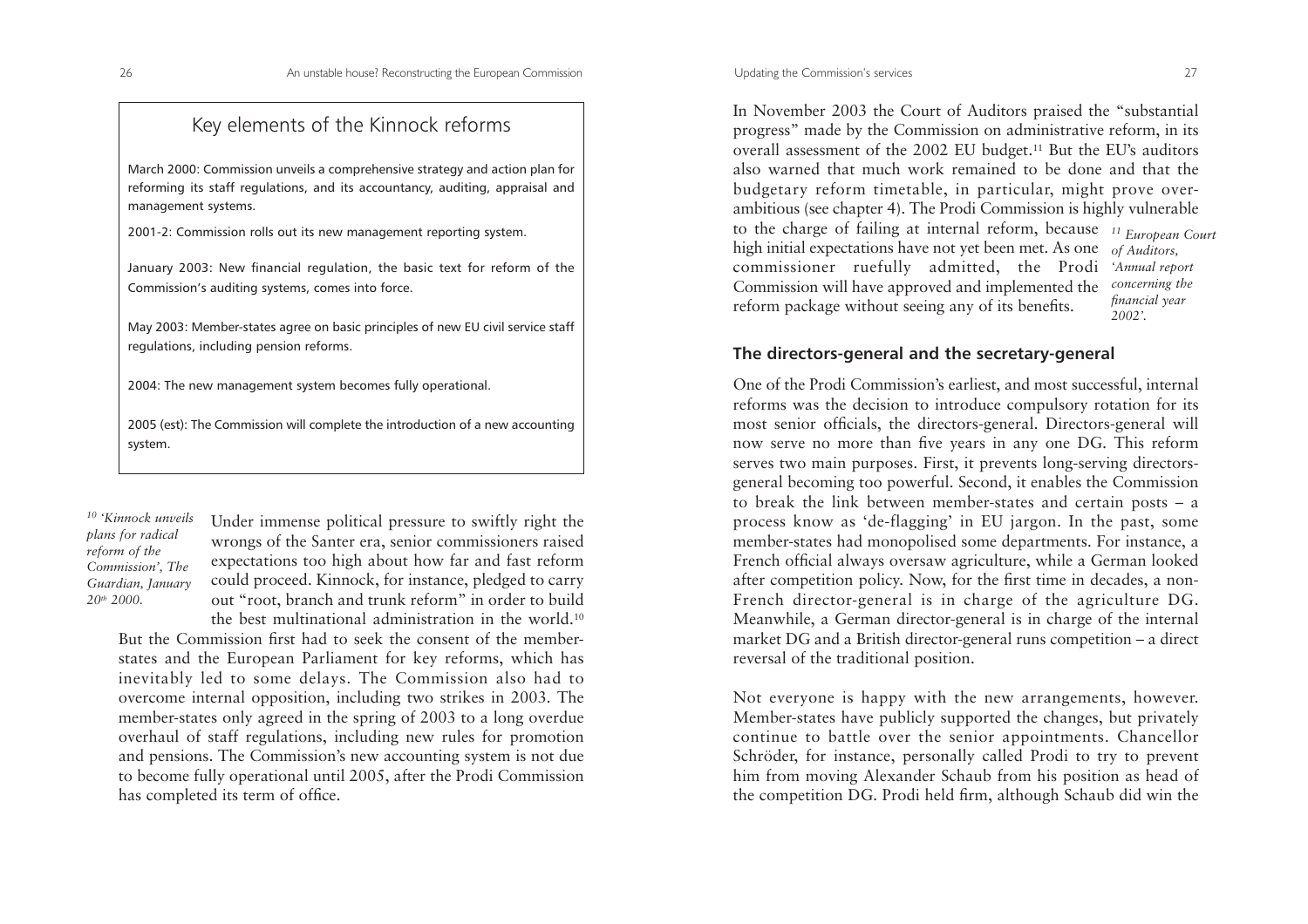considerable consolation prize of the powerful internal market DG instead.

Although the Commission is determined to see posts primarily awarded on merit, it still needs to ensure some geographical balance when it shares out the top posts. Inevitably, this means that some able staff will take longer to reach the top, most notably those of French and German nationality, both of which are well represented in the upper echelons of the Commission. On the other hand, some smaller countries have benefited from the new merit-basedarrangements: Ireland has no fewer than four directors-general out of the total of 35.

The new Commission will face the added problem of ensuring that talented officials from the ten new member-states quickly scale the ranks. This may lead to 'bottleneck' periods, when some wellqualified officials from the existing member-states will miss out on the top posts. Member-states are likely to support the Commission's policy in public, while lobbying even harder for their candidates in private. But although rotation will be harder to manage after enlargement, the new Commission should adhere rigidly to the system. The Eurostat scandal demonstrates the dangers of not rotating senior officials. Yves Franchet, the suspended head of the EU's statistical agency, was the only director-general who had served more than five years not to have been rotated (see chapter 4).

Prodi has also sought to reassert control over the directors-general and the services by strengthening the office of the secretary-general, the Commission's most senior official. Under previous Commission presidents, the president's cabinet often carried out many of the jobs the secretariat-general was originally supposed to do, such as co-ordinating the Commission's work programme and overseeing the directors-general. But while the presidential cabinet is well<sup>p</sup>laced to push through particular policies, it is too small to manage effectively the work of the whole Commission.

Prodi moved his own head of cabinet, David O'Sullivan, to head the secretariat-general in May 2000. O'Sullivan prepares and monitors progress on the Commission's annual work programme. The secretariat-general also co-ordinates important cross-cutting policy issues, such as the Lisbon economic reform programme.

However, Prodi's reform of the secretariat-general has not been entirely successful. In part, this reflects Prodi's inconsistent style of leadership: he has not provided strong political support for the secretary-general's work on the Lisbon programme, for example. More generally, individual directorates-general continue to propose legislation which does not sufficiently take account of the Commission's overall policy goals. For example, the environment and consumer affairs directoratesgeneral often prepare legislation that seems to conflict with the Commission's overall commitment to boosting the competitiveness of the European economy. In the lead-up to the spring 2000 European summit some member-states – led by, Germany – repeatedly criticised the 'anti-business' stance of these two DG's.<sup>12</sup> Moreover, the Eurostat scandal has exposed continuing problems in how the *12 See Alasdair*secretary-general oversees management issues within the *Murray, 'The* services (see chapter 4). *Lisbon ScorecardIV: the status of*

# **Staff reforms**

While Prodi and Kinnock moved swiftly to deal with problems in the upper echelons of the services, overhauling the rest of the bureaucracy has proved more difficult. In 50 years the Commission had never systematically revised its personnel policy, which is enshrined legally in the EU staff statute.

The Commission's career structure was based more on seniority than merit. Staff training was not compulsory, and the Commission spent little money on ensuring officials acquired the necessary skills. Officials enjoyed an attractive range of benefits and perks, such as family, education and travel allowances, as well as a generous pension scheme.

*economic reform in the enlarging EU', CER, March 2004.*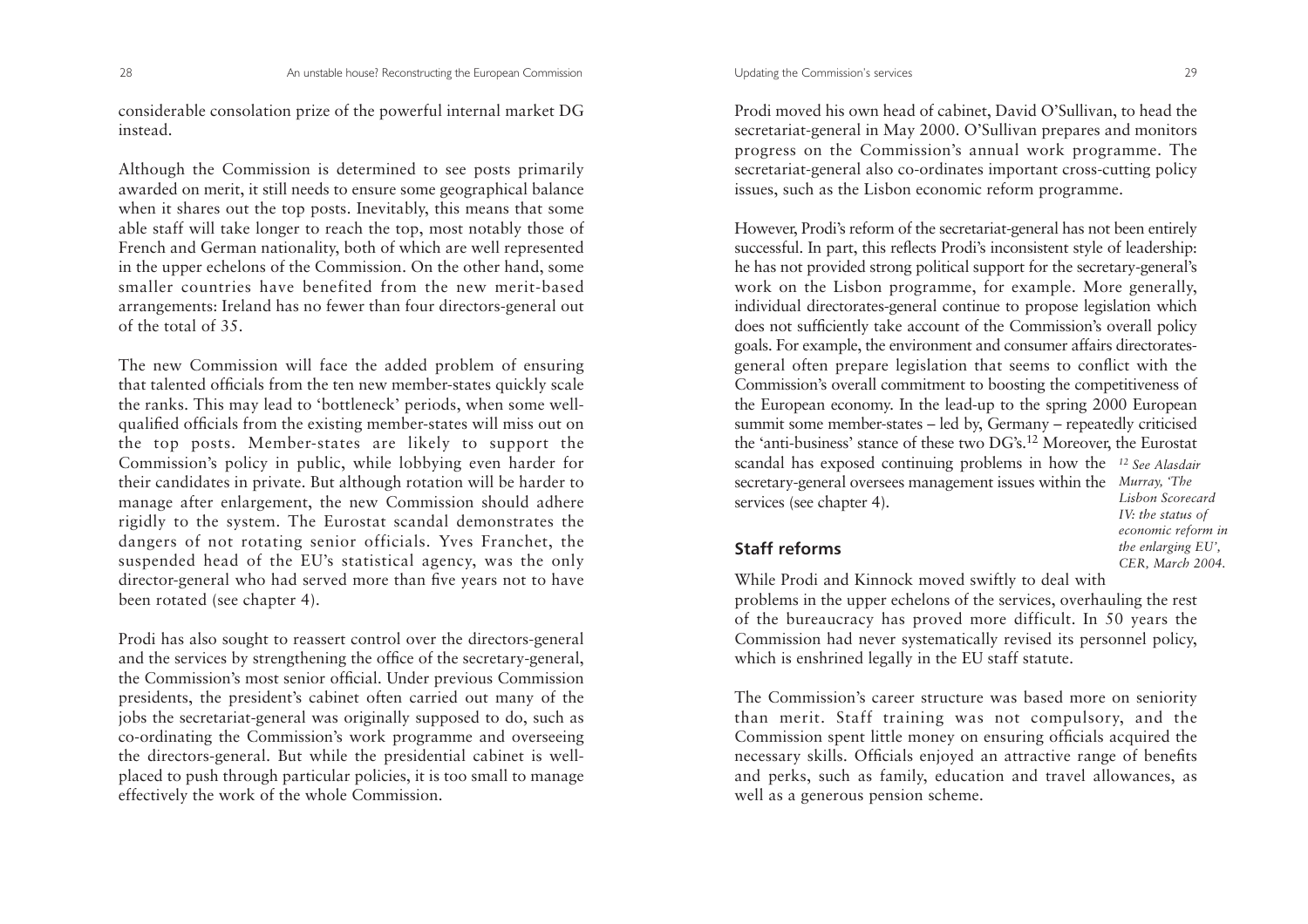A substantial body of European law governs employment conditions, and in particular protects the independence of officials, making it notoriously difficult to sack or discipline under-performing staff. The staff unions, while not as powerful as in the past, can still present a formidable obstacle to change. Furthermore, the staff statute is applicable to all EU officials, including those who work in the European Parliament and Council secretariats. The Commission has had to consult widely to ensure the support of the Council and the European Parliament for its proposed reforms. As a result, the Commission has taken more than three years to introduce comprehensive new staff regulations, which will overhaul promotion, pensions, training and disciplinary procedures for all officials.

### **Career structure**

The new staff regulations will introduce a clearer and more predictable career structure into the Commission. Too often in the past, advancement depended on nationality, patronage, or length of service, rather than merit. Officials cite the opaque promotion system as a key cause of disaffection within the Commission's ranks.

The Commission has always operated a very flat structure with only three levels of management below the director-general: deputy director-general, director and head of unit. At present there are eight grades (A1 to A8) within the Commission hierarchy for policy-making officials. Each grade is sub-divided into a number of 'steps'. Under the old system, staff would automatically expect to move up a step, and earn a salary rise, every two years. Consequently, staff could continue to gain pay rises without advancing through the grades.

The Kinnock reforms seek to tie salary rises much more closely to promotion on merit. The Commission is increasing the number of grades to 16. Meanwhile, the number of steps within each grade will be capped at 5. Officials will still gain a salary rise, based on performance, for every step. However, the increases will be much

smaller than those given for moving up a grade, and will progressively decrease the longer an official remains at the same level. In future, officials will only be able to increase their salary significantly by moving swiftly through the grades. The new system will also end the anomaly whereby an official can earn more from automatic rises at each step than by moving up the grades.

Most importantly, promotions will depend upon a transparent system of credits. All staff will undertake a regular career development review. Some officials are concerned that credits may be awarded on highly discretionary grounds, resulting in favouritism. But the Commission is establishing an appeal and review system to try and deal with this problem. Staff will also need to complete some management training before reaching the upper ranks.

The staff reforms will break down the rigid division between the four Commission 'streams' (these range from 'A' level top officials to 'D' level support staff, such as security guards). In the past, talented staff who joined the lower ranks of the Commission found it difficult to move into other streams. In particular, 'B' stream officials, who provide technical support to the 'A' grades, were unable to switch streams without having to take another exam, even though their jobs were often similar in content. The new system has just two streams, the administration function group (AD), equivalent to the old 'A'; and the assistant function group (AST), which embraces all the other streams. Officials who worked in the lower grades will enjoy enhanced promotion prospects, while the Commission is also making it easier to transfer into the AD stream.

As part of the Commission's reform programme, the EU has agreed to overhaul the generous pension scheme for the EU institutions, overcoming strong opposition from the staff unions. The EU has raised the statutory age of retirement to 63 for new recruits, while all staff under 50 with less than 20 years service will have to contribute longer to build up their full pension rights. The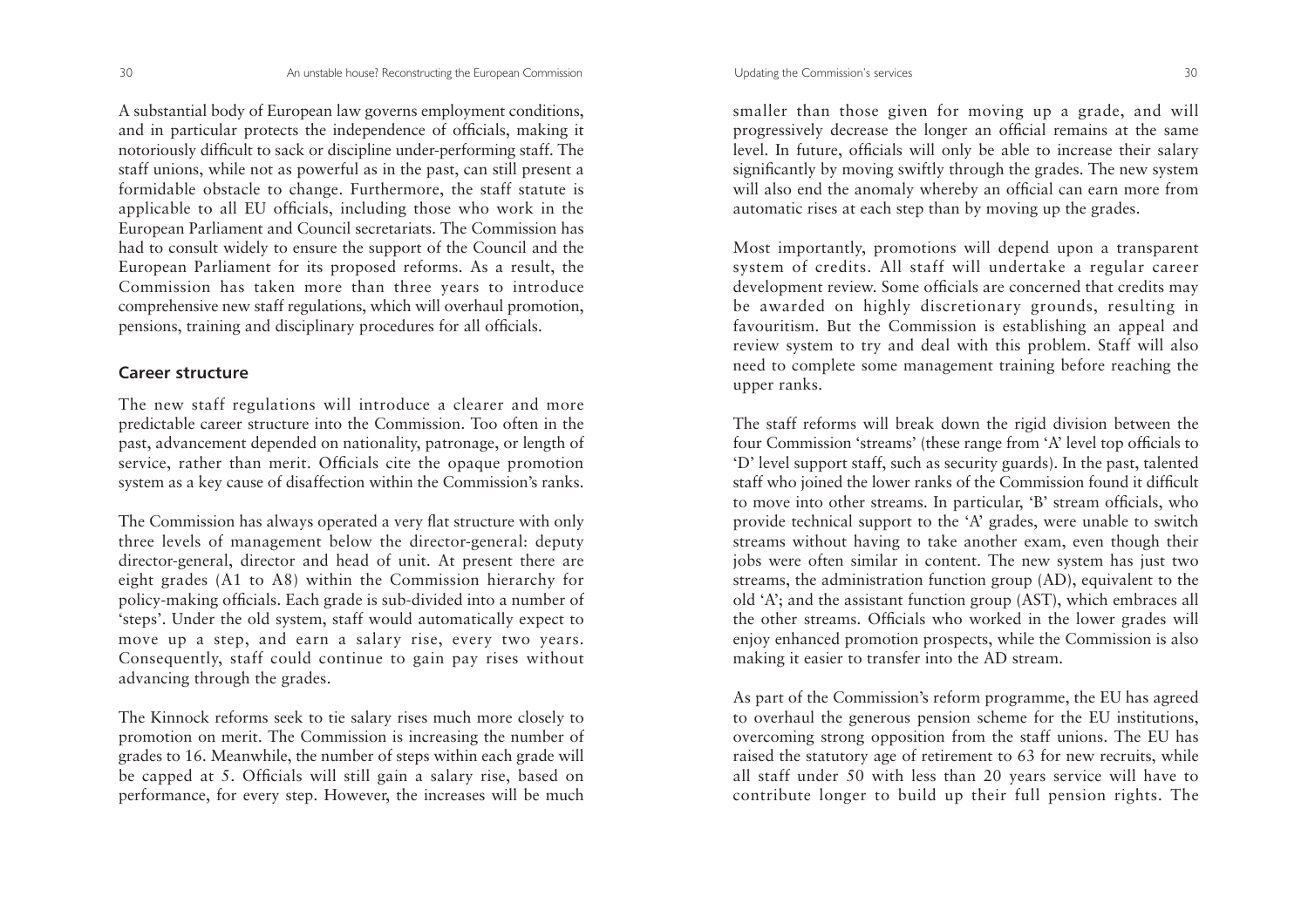Commission is phasing in later retirement ages for existing staff: those aged between 35 and 39 will retire at 62, for example. Meanwhile, the latest retirement age has been increased to 67 if "it is in the interests of the service".

However, at the same time as raising the official retirement age, the Commission has tried to increase incentives for officials to takeearly retirement. The Commission has a low rate of early retirement and wants a quicker turnover in senior jobs so that it can promote fresh blood. Under the old scheme, staff were heavily penalised for retiring early. For instance an official who retired at 55 would lose around 30 per cent of the value of his or her pension. The Commission has greatly reduced the financial penalties in the new scheme. Furthermore, up to 8 per cent of staff retiring in any given year will be able to do so early without losing any pension rights. Staff aged over 55 will also be able to work part-time.

The Commission is introducing these incentives for staff to take early retirement at a time when EU policy is moving in the other direction. The member-states are committed to raising the employment rate of older workers to help reduce the rising costs of pension provision. The Commission does need to increase the turnover of staff to ensure that talented officials can move quickly up the ranks. But the decision to increase the incentives for early retirement could prove an expensive means of achieving this aim, and sets a bad example to member-states.

The Commission should instead focus on encouraging more staff who have 10 to 15 years of experience to move on to other jobs. A wide range of other employers, both in the private and public sector, value Commission experience highly. In particular, many national administrations would benefit from an influx of experienced former Commission officials. But the Commission retains too many staff, even once promotion prospects are no longer rosy. As one recentlydeparted official said: "The Commission is hard to join and even harder to leave. The whole culture encourages people to stay." The

Commission's staff reforms should bring about greater turnover through curbing pay rises that are awarded simply for remaining in service. But the Commission should also reduce the array of perks, such as low taxation rates and ex-patriation and education allowances, which discourage staff from seeking other employment.

Such reforms would encourage more staff to leave voluntarily during mid-career. Meanwhile, the Commission also needs to overhaul further its procedures for dealing with under-performing or disaffected staff. The Commission's attempts to reform its disciplinary procedures have so far foundered on internal opposition, plus the difficulties of reconciling reform with an extensive body of EU case law. The disciplinary system is complex, which discourages busy managers from spending time and effort navigating the procedures. Staff unions have fought effectively against many disciplinary cases in the past. As a result, managers have tended to 'park' disaffected or incompetent staff in positions where they hope the individual will not cause too much damage. The current Commission is trying to provide more support to managers, to ensure that disciplinary procedures are followed through. It is working on a professional competence code and has set up an independent disciplinary board, headed by the former chair of the EU's Court of First Instance.

In the long term, the success or failure of these measures will depend on the willingness of Commission managers to use their powers. Too often, the prevailing culture within the Commission encourages officials to avoid the difficult and unpleasant aspects of management, such as dealing with poor performance. It is vital that the new set of commissioners perseveres with this reform effort and works closely with staff to devise a credible and efficient disciplinary system.

# **Training**

Although the calibre of Commission staff is generally high, many officials lack the right skills for performing some key tasks,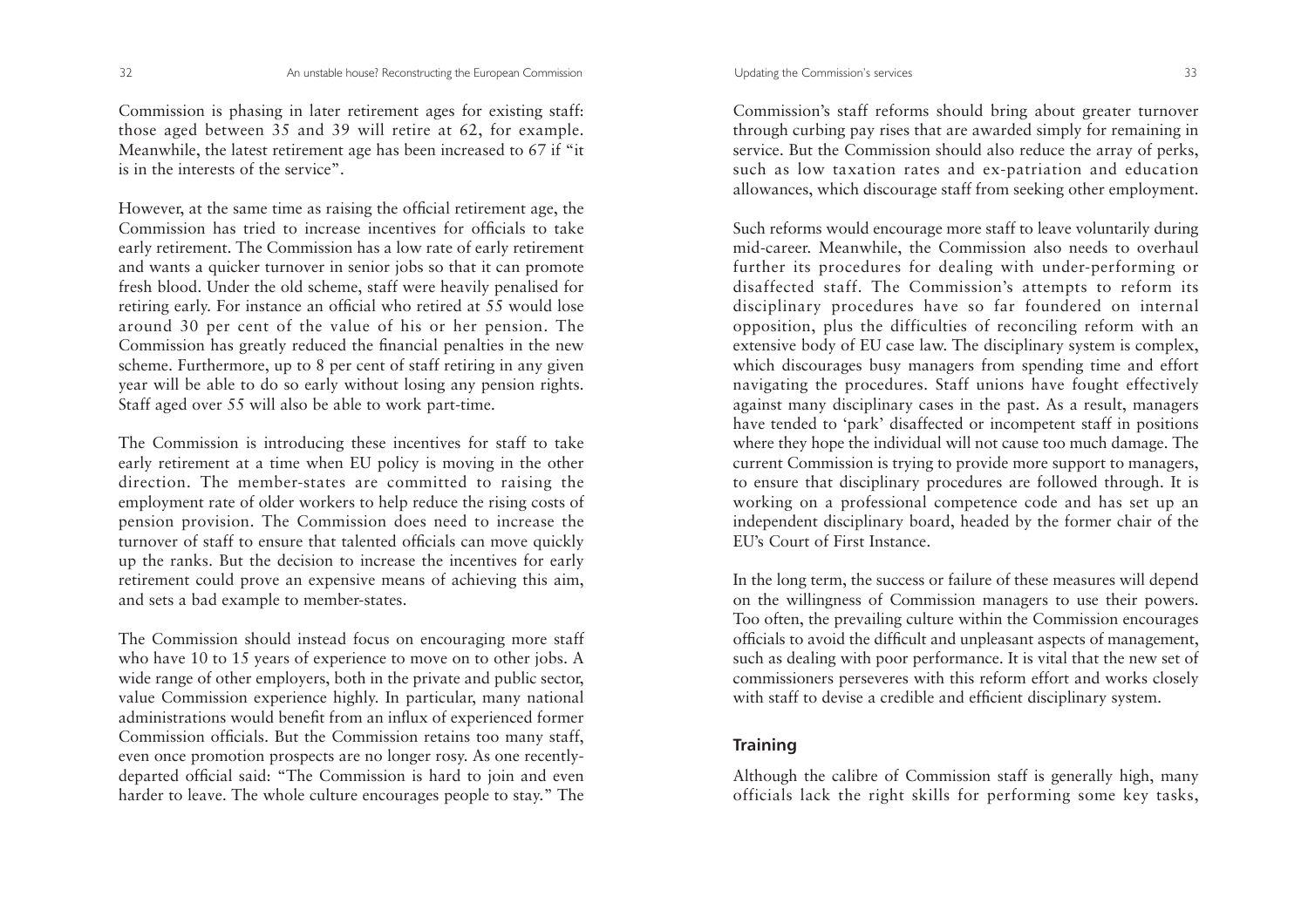particularly those of financial control and management. Traditionally staff won promotion for their technical brilliance, or for the strength of their political contacts, and went into management posts for which they were ill-prepared. The Commission had an appalling record of providing training for its staff – one former official calculates that he received just one day of training in ten years of service. Neil Kinnock told a conference of the Chartered Institute for Public and FinancialAdministration in June 2003 that the Commission spent just 0.05 per cent of its budget on staff training in 1999.

The Kinnock reforms are designed to improve the Commission's training record. In future, staff will have to undergo management training before they can assume a senior position. Just as importantly, staff are being trained in the new financial control systems (see chapter 4). The Commission has increased the average number of days that staff spend training each year from just three in 1999 to eight in 2002, and this figure should reach ten days in 2004.

The Commission is also doing more to encourage its staff to acquire training and experience beyond the confines of Brussels, whether in national administrations or in the private sector. A number of senior managers have attended top European business schools while on secondment from the Commission. TheCommission should benefit from its staff learning new techniques and working methods on secondment. It operates a generous unpaid leave scheme, which allows officials to take external posts nominally for a period of up to three years. However, this time limit is often not enforced. Some officials pursue an entirely new career with the added security of a guaranteed Commission post to return to should they need it. At present, around 550 officials are on personal leave – and some of them have had 12 years of such leave. Another problem is that the Commission does not recognise external experience as an important part of career development. As a result, the most able officials have little incentive to acquire new skills in other organisations.

The Commission is working on new guidelines which should more clearly define the rules for officials who take secondments. The new Commission should go further and make secondments a key part of its internal reform efforts. It should require that officials undertake two exchange visits with member-state administrations, or relevant private-sector organisations, before qualifying for promotion to a management position. Such a reform would ensure that staff are better informed about the national administrations, and also keep abreast of new practices. Officials would be less vulnerable to acquiring a world-view that is shaped entirely by the EU institutions. Equally, member-state officials would gain a far better understanding of the workings of the Commission if they participated in exchanges in greater numbers.

### **A more flexible and diverse culture**

The ultimate aim of the Commission's staff reforms is to foster a farmore flexible working culture within the administration. To achieve this aim, the Commission needs to increase the diversity of its staff, both in terms of their specific skills and their backgrounds.

On the basis of the wide range of nationalities working within its directorates-general, the Commission can claim it is a very diverse organisation. Yet in terms of gender, skills and outlook, Commission officials are surprisingly homogeneous. The Commission draws heavily on a pan-European elite, epitomised by the graduates of the Bruges-based College of Europe. Bruges alumni share a common federalist-tinged ideology and, informally, operate a powerful network within the Commission. The Commission will always primarily attract those who believe in some form of European ideal. However, officials should not make the mistake of believing their views are representative of the EU as a whole.

On other measures of diversity, the Commission scores poorly. The number of women at the most senior levels, that of director-general or director, has increased since 1999, but still only totals 13 per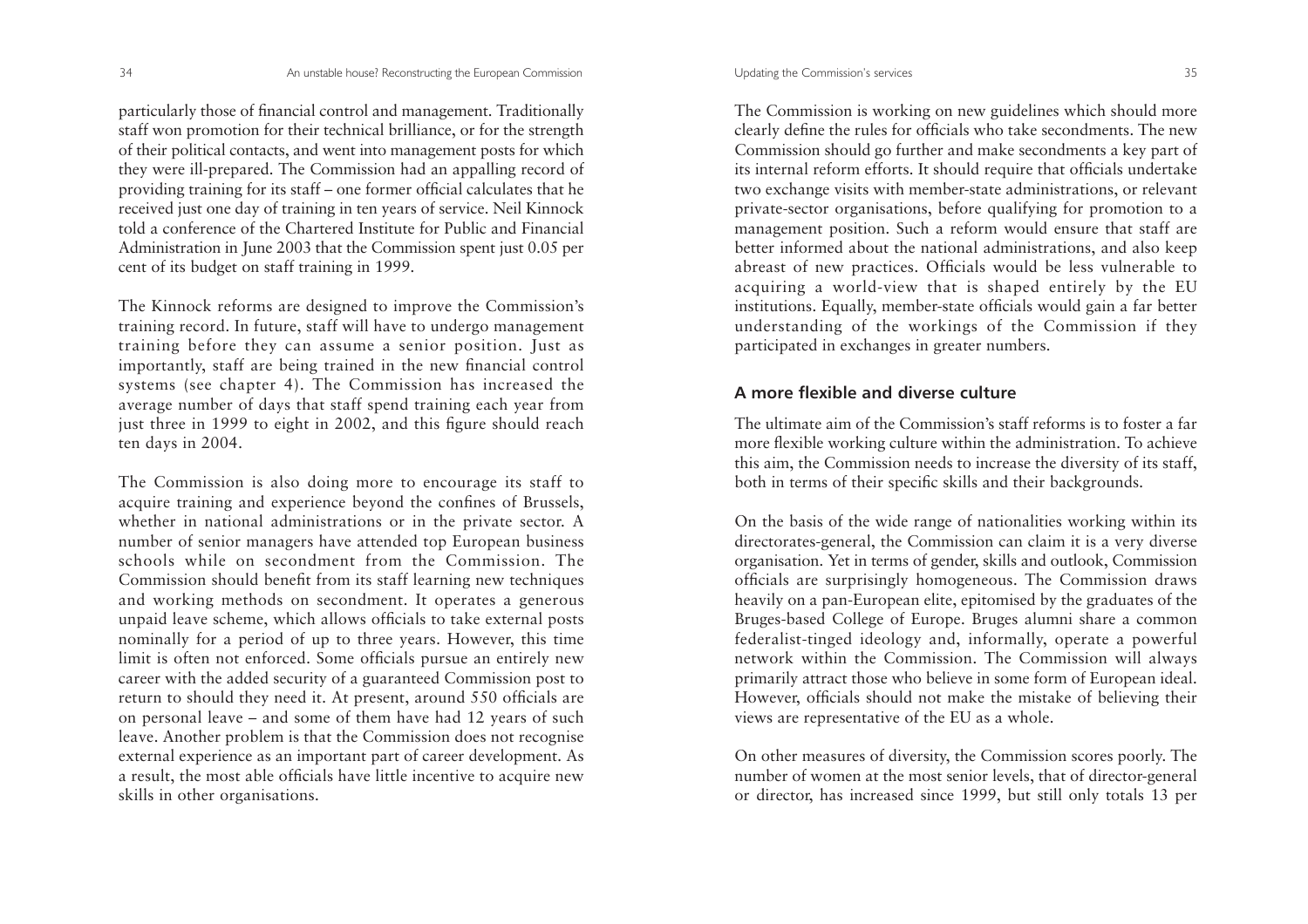cent. Just four women occupy director-general or deputy-director general positions, compared with 53 men. Only 17 per cent occupy middle management positions. Few staff are drawn from Europe's many ethnic minorities.

*13 The smaller*

*Council andEuropean Parliament secretariats use thesame recruitmentprocedures as the Commission.*

The EU's recruitment system remains an obstacle to greater diversity among its staff.13 Applicants must undertake a rigorous admissions exam, the '*concours*'. The *concours* tests detailed knowledge of EU law rather than a candidate's aptitude for a particular Commission post. Applicants who have passed

through post-graduate institutions such as the College of Europe tend to prosper in this system. As a result, the Commission has too many officials with legal training, but too few with other key skills. For example, the competition DG has recently stepped up recruitment of officials with an economic background following Court of Justice criticism of the poor quality of its economic reasoning in several recent merger and anti-trust cases.

The Commission is beginning to use specialised *concours* to attract people with specific skills such as information technology, auditing and personnel management. It has abolished a cap on recruiting personnel older than 45. The Commission has also created a central personnel office for all the EU institutions to ensure common standards and to reduce recruitment expenditure. The Commission has the difficult task of balancing two separate requirements for its recruitment policies: the need to provide a fair and transparent recruitment process for applicants from more than 25 countries; and the need to encourage greater diversity through more flexible entrance criteria.

The new Commission should make a greater effort to recruit staff in mid-career. The rigid *concours* is an inadequate way of assessing the experience and skills of such applicants. Instead the Commission should adopt an interview procedure for mid-career recruits, albeit one overseen by the central recruitment office, to ensure that some

common standards are applied. Staff recruited in this fashion should be offered fixed-term contracts, which would make it easier for the Commission to sack them should they prove unsuited. With more

staff on short-term contracts, the Commission could increase the overall flexibility of its personnel policies. However, it would have to introduce such a policy in a highly sensitive manner, making clear that no existing contracts would be altered. An effective Commission requires staff on a mixture of employment contracts: a core of permanent officials, many recruited at the beginning of their careers through the *concours*, who are fully committed to the institution and thoroughly versed in its working practices; and those on short-term contracts recruited to provide skills or experience which the Commission lacks.

For all the difficulties, the new Commission will have an unparalleled opportunity to change the working culture within the services. In the next few years a fresh generation of officials will arrive from the new member-states. Over the next six years, the Commission will hire some 3,900 new staff, an increase of 14 per cent in total staffing levels.14 At the same *14 The Commission argues this* time, a large proportion of staff will reach *is disproportionately low, given* retirement, particularly among officials from the founding member-states. The early retirement scheme could lead to as many as 600 officials leaving each year.

The new recruits are likely to come from a wider than usual range of backgrounds,

*that the EU's population will increase by 20 per cent and the number of official languages by 80 per cent. The Commission forecasts its salary bill will stay static at 1.7 per cent of the EU's total budget despite the increased staff numbers.*

attracted by salary levels considerably above private sector rates in their native countries. The Commission will inadvertently stimulate <sup>a</sup>'brain drain' from Eastern Europe, with many new member-states losing lawyers, accountants and economists, as well as public officials with experience in EU matters. The Commission will need to work closely with the administrations in the new member-states to ameliorate the damage caused by this inevitable exodus of able professionals. It will also need to monitor carefully the arrival of the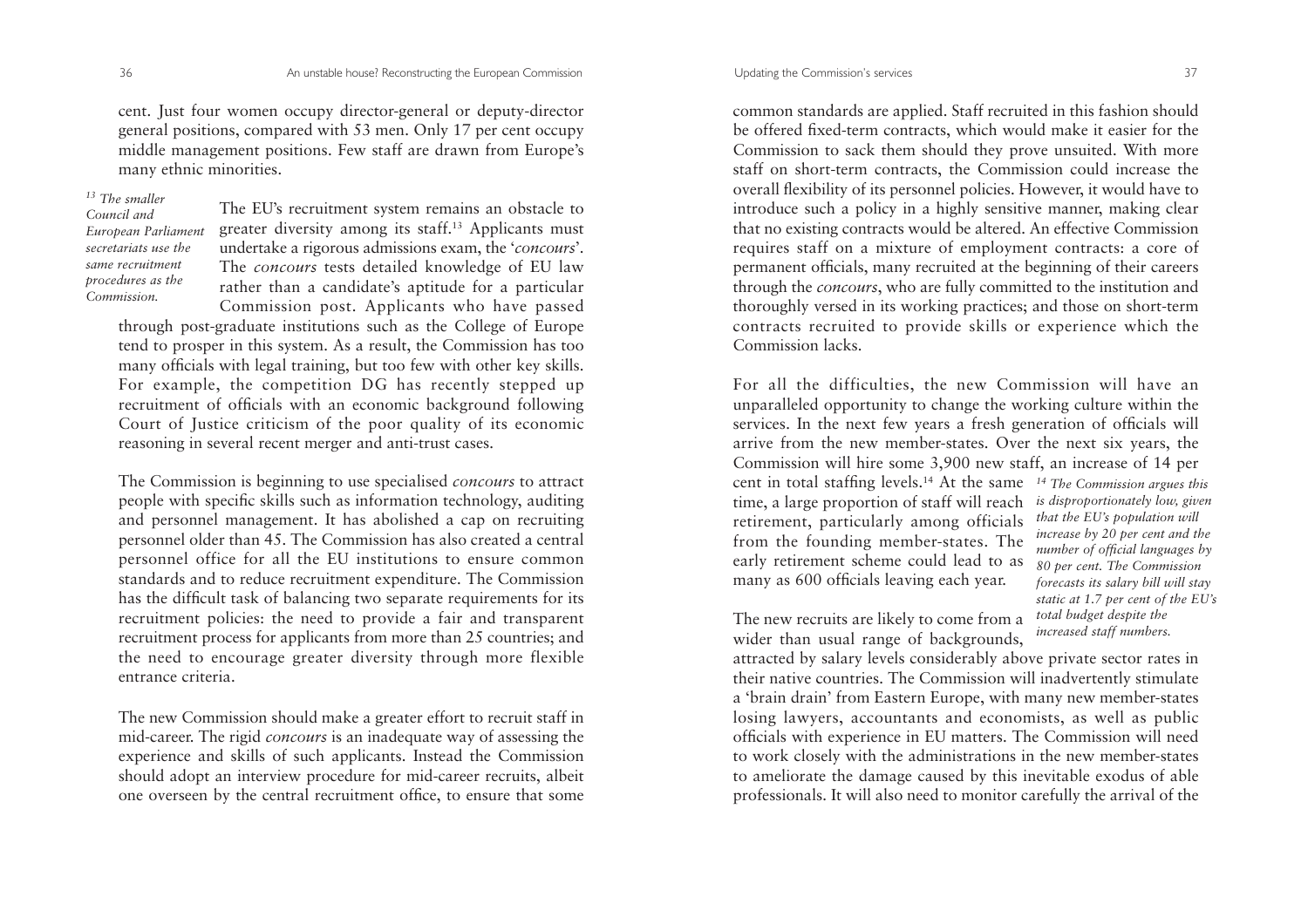new recruits on its internal working culture. Some parts of the Commission reacted with hostility to the arrival of officials from Sweden and Finland after the last enlargement in 1995. The predominately English-speaking new recruits brought with them Nordic notions of transparency, public service and team-work. Some found that their ideas were not always welcome throughout the Commission. A few faced such hostility that they resigned in disgust. The Commission must ensure that the latest wave of recruits receivesa more generous welcome.

# 4 A credible and efficient executive

### **Just say no**

The Commission's inability to say no to new tasks and responsibilities is at the root of many of its current problems. In the last two decades, the Commission has taken on an everexpanding repertoire of activities without a matching increase in resources. Its transformation from a policy innovator to a spending bureaucracy was a direct cause of the fall of the Santer Commission. The Commission was simply not equipped to spend large amounts of money; it lacked both trained personnel and reliable accounting systems. The Santer Commission became mired in allegations of fraud and mismanagement because of the absence of effective financial and management controls. The committee of independent experts which investigated fraud and *15 Committee of*  mismanagement within the Santer administration – appointed by the European Parliament – found no evidence of any attempt by the Commission "to assess in advance the volume of resourcesrequired when a new policy was discussed among *European* the Community institutions".15 *independent experts, 'First report on allegations regarding fraud, mismanagement and nepotism in the Commission', March 1999.*

At the same time, the Commission has faced increasing difficulties in fulfilling its responsibilities in core areas such as the internal market or competition policy. It has suffered a series of damaging reverses over competition cases in the European Court of Justice, in part because overstretched officials are failing to carry out procedures correctly. For instance, the Court of Justice quashed a  $\epsilon$ 273 million fine imposed on a group of shipping companies in September 2003, because the Commission had not supplied the companies with full and timely details of its case against them. The Commission is also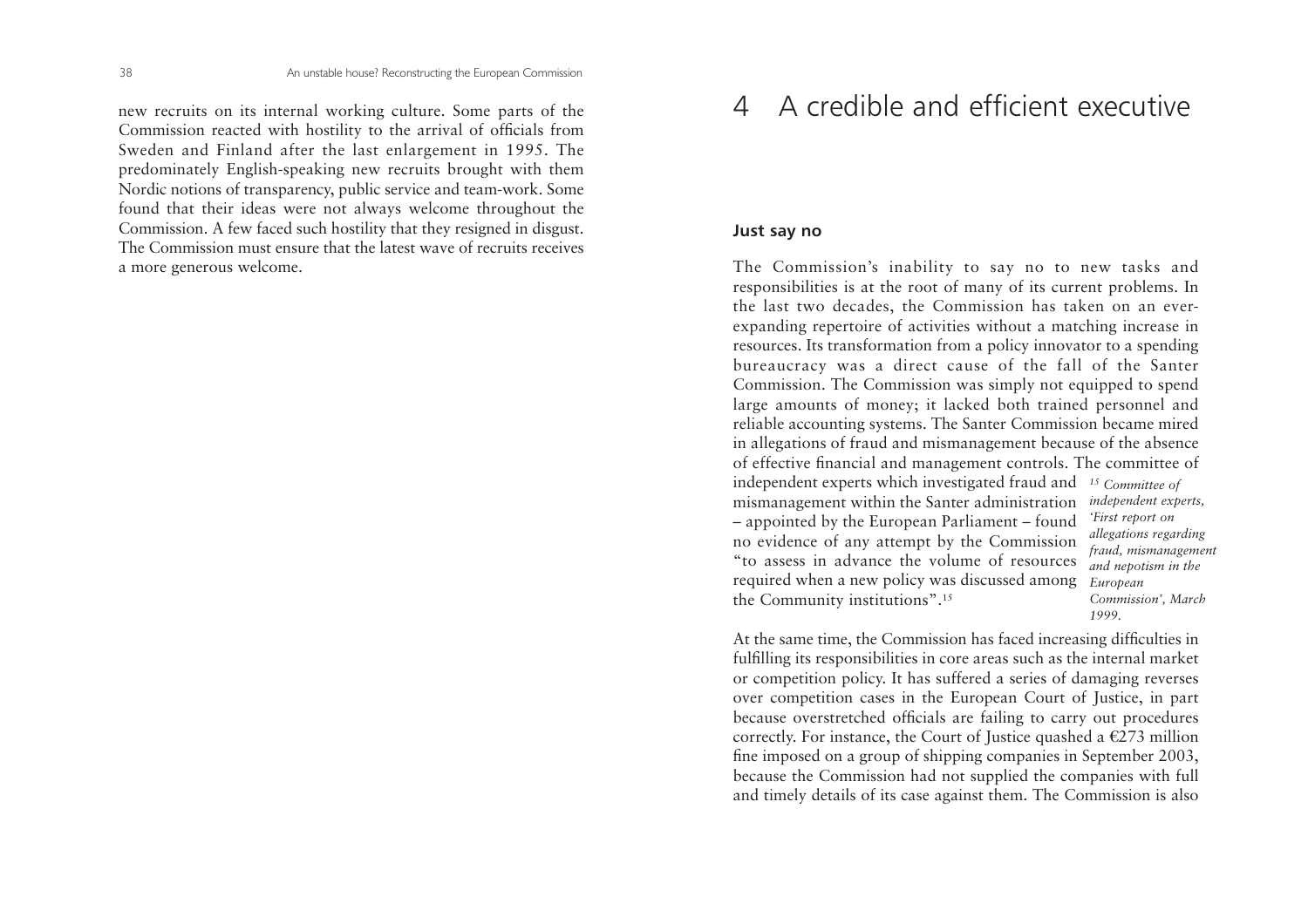*16 See 'InternalMarket Scorecard', European Commission, No 12, May 2003.*

struggling to police the internal market adequately. It is justly critical of the member-states' record of implementing single market rules and regulations.16 But resource constraints mean the Commission can only begin disciplinary proceedings against member-states in a limited number of cases each year. It takes on average two years

for the Commission to resolve a case and the backlog is growing. In May 2003, the Commission had 1,600 infringement cases outstanding against member-states.

The Prodi Commission took office determined to rectify these problems. Prodi insisted that he would not consent to taking on new responsibilities unless the Commission was provided with adequate extra resources. The Commission president asked the European Parliament to "remember how often we have been made into a laughing stock because we deal with things that are absolutely ridiculous, which defy common sense and conflict with the interests of our population".17 *17 Quoted in Nick Clegg, 'Doing less to do more: a newfocus for the EU', CER, September 2000.*

But the Commission has failed to live up to this promise. Prodi refused to run a programme to monitor mobility in European higher education in autumn 2000, but there are few other examples of the Commission turning down new responsibilities. Moreover, the Commission admits that an exercise designed to find its 'negative priorities' – those policies or spending programmes it should not be managing – proved a complete failure. As one commissioner explained: "No-one wants to admit that their jobs are not necessary".

The Commission is not solely at fault for this failure to curb its peripheral activities. The Council and European Parliament must also shoulder part of the blame. These two institutions ask the Commission to take on extra responsibilities with little consideration as to whether it is equipped for the new tasks. MEPs frequently request the Commission to undertake a plethora of

small-scale projects, reflecting the concerns of their constituents – or sometimes those of Brussels' many lobbyists. For example, MEPs successfully lobbied for the justice and home affairs DG to take action against sex tourism – although only the member-states, not the Commission, have the police and legal powers that are required for tackling this problem. Similarly, the Commission spent S20 million between 2000 and 2003 on an EU project to combat violence against children, young people and women (DAPHNE). The Commission has recently requested that the project be extended until 2008, despite its lack of expertise in dealing with social problems and the token size of the budget.

On the rare occasions when the Commission has identified projects it no longer wishes to manage, it has often backed down after running into member-state opposition. The enterprise directorategeneral decided that it could not justify allocating a unit of nine officials and a budget of  $\epsilon$ 4 million to town twinning projects. However, the Commission's decision to close down the unit brought a hail of protest from town mayors and regional governments. Local politicians subsequently lobbied their national governments on the issue. Under intense political pressure, the Commission in the end decided to make only a modest reduction in its twinning unit to seven officials.

But the Commission should ultimately shoulder the blame for its own administrative difficulties. Its inability to say no represents a political failure. The Commission has timidly accepted each new task foisted on it by the Council and Parliament, perhaps fearing the perception that it is no longer a central part of the European project. The Commission should also stop expending scarce political capital on campaigning for new responsibilities. Most recently, the Commission battled unsuccessfully within the Convention on the Future of Europe to acquire more powers over EU foreign policy and the euro. The Commission cannot credibly ask for new powers and programmes while it is unable to manage effectively its existing portfolio.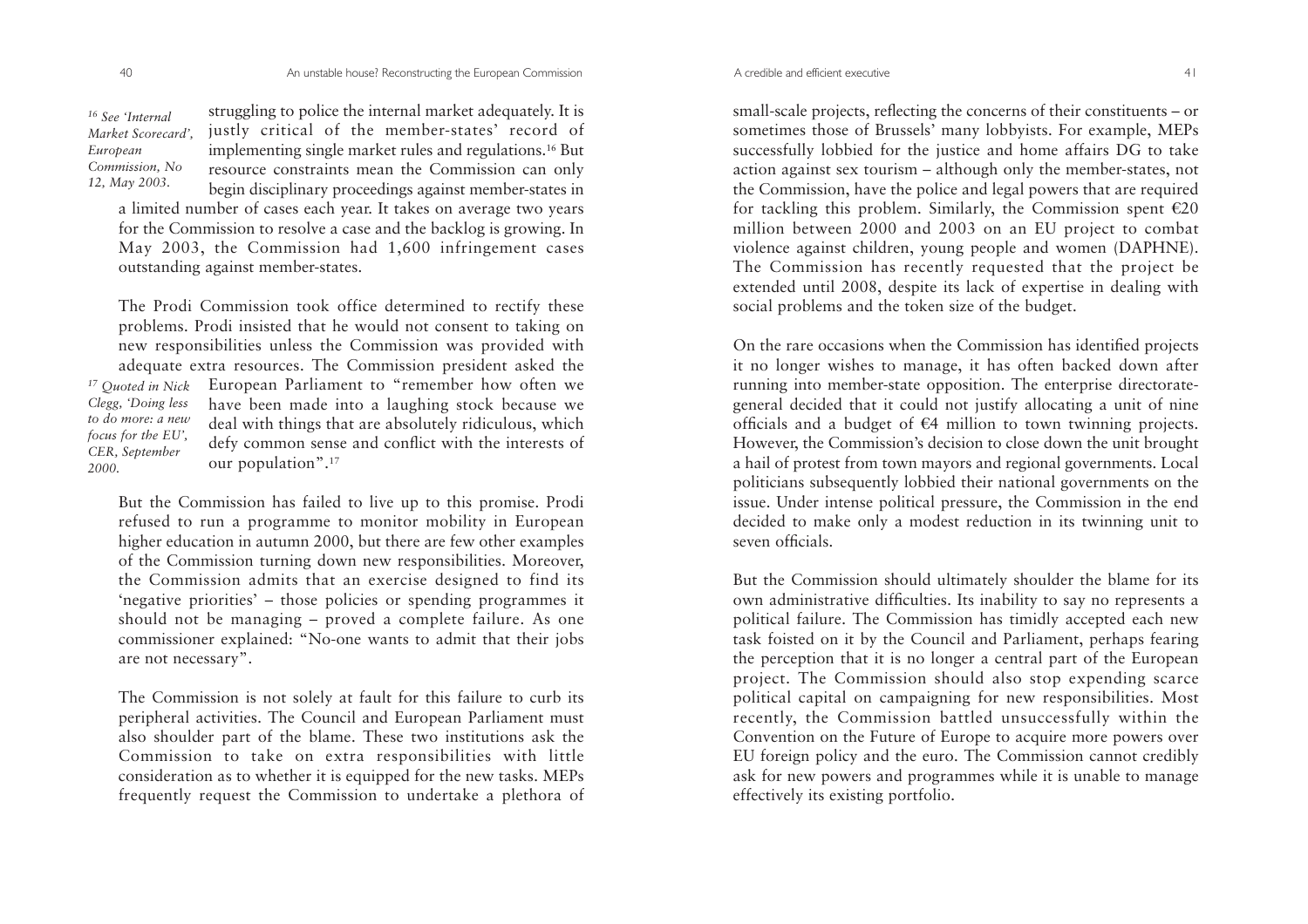The new Commission president must make a habit of saying no. The president should pledge to curb unnecessary programmes and resist the temptation to ask for new powers; then it would be harder for national governments or MEPs to force the Commission to undertake tasks for which it is ill-suited. Only by focusing on its core tasks and responsibilities can the Commission cope with enlargement, and win the battle to restore its own diminished credibility.

# **A spending dilemma**

Even if the Commission successfully curbed its peripheral activities, it would still be prone to accusations of inefficiency, especially in areas where it directly controls EU money. The Commission oversees the EU's S100 billion annual budget, although it shares responsibility with the member-states for dispersing agricultural support and the structural funds, which account for around 80 per cent of the total. The Commission also runs many spending programmes directly, such as those which fund EU research projects or assistance to developing countries.

The European press has widely reported on mismanagement and fraud in the EU budget. But these reports need to be put into perspective. Most of the cases reported each year by the Court of Auditors derive from problems at the national rather than the European level. In its 2002 annual report, the EU Court of Auditors noted "difficulties...in the areas of expenditure where the Commission and member-state administrations share management. Progress in these areas depends on making improvements in the administrative and control systems set up by member-states."

But the Commission's accounting problems are particularly visible. And the Commission often compounds existing suspicions by clumsily trying to downplay the importance of its budgetary difficulties. As Michaele Schreyer, the budget commissioner, recently said in a speech to the EU's anti-fraud agency, OLAF: "An organisation whose effective controls show up irregularities is seen

as riddled with fraud. But if institutions do not publish irregularities nobody speaks about them. That is hardly an incentive to be frank in communication."

The fact that national administrations are equally culpable for EU budgetary mismanagement does not excuse the Commission's own incompetence. Nor does the failure of others diminish the damage that cases of fraud and mismanagement inflict on the Commission's reputation. The Commission took on an increasing number of spending programmes during the 1980s and 1990s, but made no attempt to overhaul its antiquated audit and accounting procedures. The Commission estimates that the annual volume of its internalfinancial transactions increased from just a few thousand in the 1960s to 620,000 in the late 1990s, and more than 1,000,000 in 2003. But its internal control systems remained unchanged. Fraud and mismanagement were the inevitable results.

Under Prodi, the Commission has sought to overhaul completely its budgetary and financial management rules. It has abolished centralised 'ex-ante' spending controls – that is, the requirement of each directorate-general to seek prior approval for spending requests. The old system was incredibly slow and cumbersome. Officials frequently sought ways to circumvent it, for example by creating fake accounts, to ensure that money was paid when needed (see below). Now DGs are responsible for their own spending and must compile their own accounts. The Commission has appointed some 300 new auditors to help with this work.

At the end of each financial year, each director-general compiles an 'annual activity report' and 'declaration' detailing his or her expenditure for the year. The declaration attests to the accuracy of the information contained in the activity report, and also records any reservations the director-general may have about the quality of financial controls. A central financial service, based inside DG budget, provides support to the rest of the Commission and helps to maintain common financial standards. Meanwhile, a new internal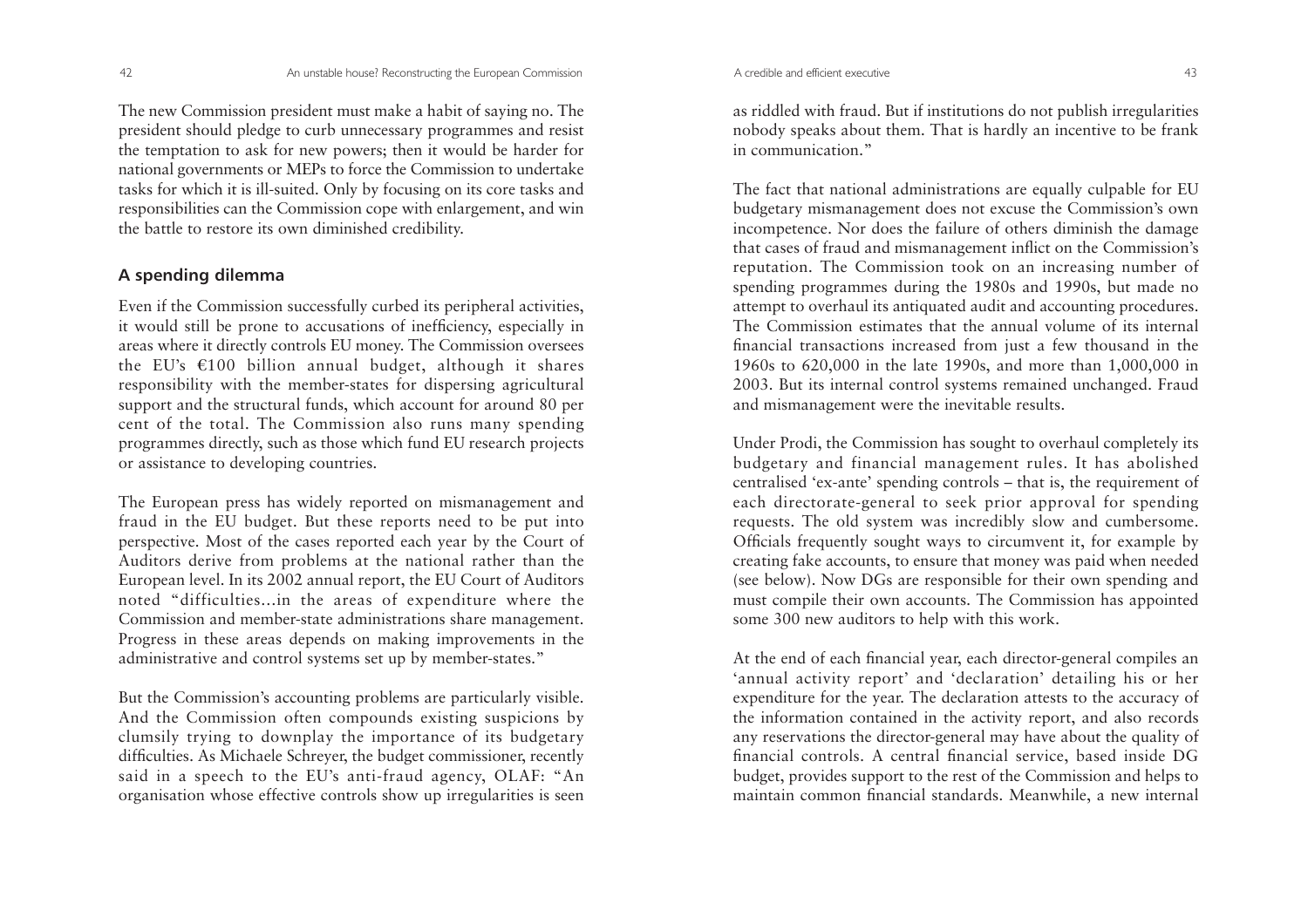audit service acts as the Commission's watchdog, ensuring that the DGs are spending their budgets in a proper fashion. Most ambitiously, the Commission is to become one of the first public administrations in the world to employ corporate style 'accrual' accounting from 2005. This means the Commission will in future account for all its assets, including the property and technical equipment it owns, and not just for the cash transactions.

The Commission has also clamped down on the use of external spending agencies, known by the French acronym BATs (*bureaux des assistances techniques*). Officials employed BATs as a means of bypassing central financial controls. But the Commission lacked proper systems for the scrutiny of BATs. Commission rules also required that more than one member-state participated in the BATs, which led to the creation of obscure partnerships and the dubious use of middle-men.

*18 Court of Auditors, 'Assessing the Phare and Tacis nuclearsafety programmes', November 16th 1998.* For example, the Commission employed a series of BATs to help manage its S800 million Phare and Tacis nuclear safety programmes in the former communist countries of Eastern Europe. After repeated allegations of mismanagement, the

European Court of Auditors conducted a special investigation into the programme in 1998. It concluded that the Commission had wasted large sums of money without improving the safety of nuclear plants. In particular, the Court criticised the Commission's decision to "transfer excessive responsibility to third parties...especially consultancies which were paid fees 15 to 20 times higher than those paid to East European experts with equivalent qualifications".18 Commission officials now have to retain management control for devolved expenditure, although directors-general continue to express concern about controlling transactions via third parties (see below).

A number of internal critics, however, have questioned the success of the budgetary reforms. In 2002 Marta Andreasen, the

Commission's chief accountant, compared its accounting system to the collapsed US company Enron. Andreasen pointed out that the Commission did not even employ basic accounting tools, such as double-entry bookkeeping.19 She also criticised the fact that staff received little training in the Commission's accounting system. The Commission suspended Andreasen for speaking out on these issues without permission, a breach of employment guidelines. The Commission insists that Andreasen is not a whistleblower, since she has not uncovered new evidence of fraud or mismanagement – in fact she was employed to help sort out these problems (see box on page 53). Moreover, Andreasen has undermined some of the power of her case by allowing her evidence to be choreographed and politicised by eurosceptic British MEPs. But the Commission has <sup>p</sup>layed directly into the hands of its critics by *19 EU Observer,* taking too long to resolve the Andreasen case. At *'Commission accounts* the time of writing (March 2004), she had been suspended for more than a year without having *2003.*faced disciplinary action. *system lambasted from the inside', March 4th*

The Commission was similarly embarrassed by the decision of Jules Muis, the head of internal audit, to step down early from his post. Muis will retire in the spring of 2004 after just three years in the job. Muis, who filled a similar post for the World Bank, has regularly criticised the pace and direction of the reforms, although he insists that is not the reason he is leaving. Muis told the European Parliament's budgetary control committee that internal controls remained "piecemeal" and that too few staff were qualified in audit techniques. In a private letter to Neil Kinnock, written in July 2002, Muis warned that DG budget was "haunted by a profound lack of qualified staff, a host of vacancies/absentees in crucial functions and an entrenched mindset". More damningly, Muis claimed in early 2003 that the 2001 accounts were unsound and that the Commission had knowingly "overstated the quality of its accounts". Muis's allegations undoubtedly helped raise the political temperature when MEPs came to examine the Eurostat scandal later in 2003 (see below).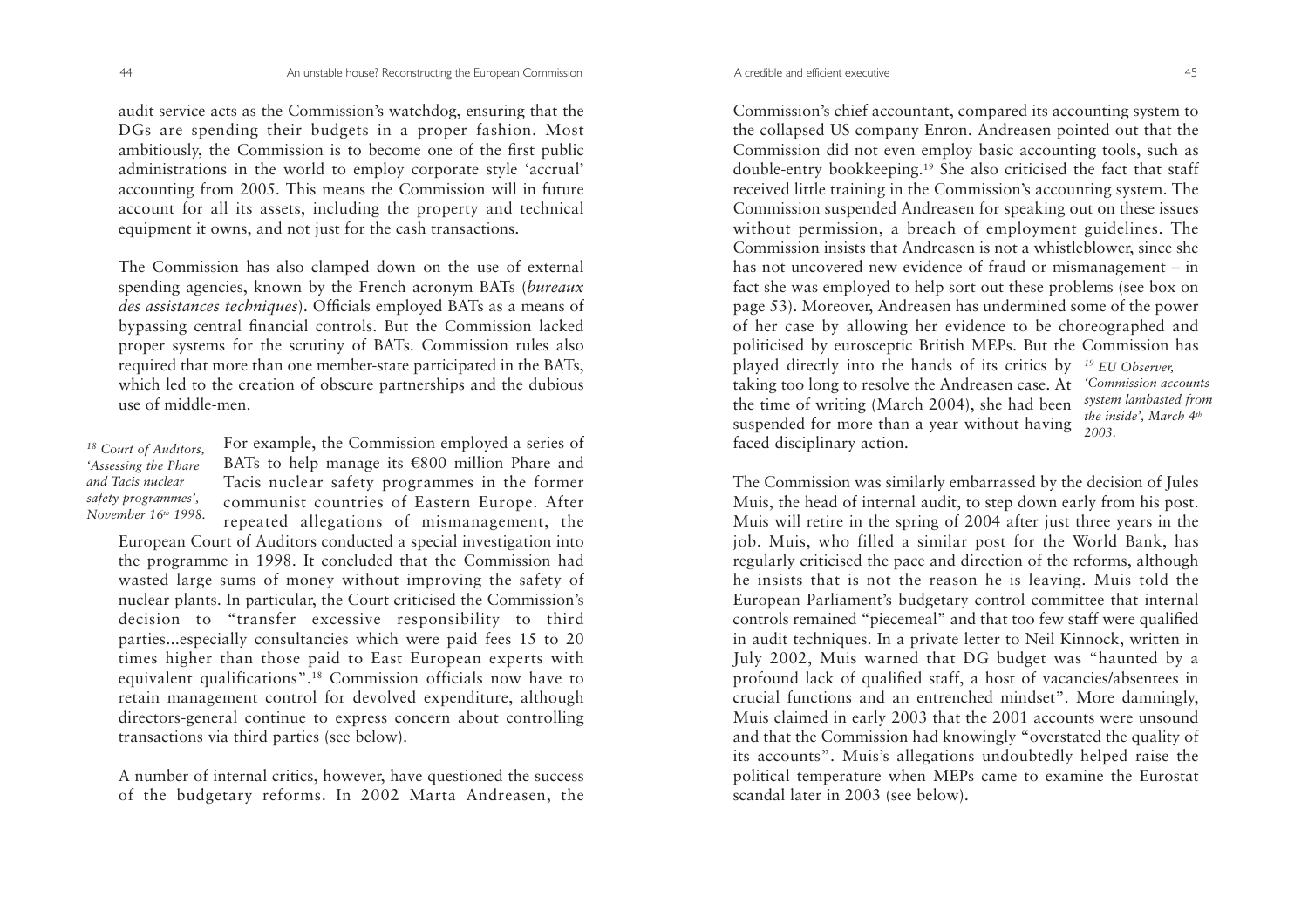It is far too soon to assess comprehensively whether the budgetary reforms will improve the Commission's financial management record. However, the Commission has left itself exposed while it makes the leap from medieval accounting practices to 21st century standards. Andreasen and Muis are correct in arguing that the Commission's accounting system will not be reliable until the reforms are completed in 2005.

Meanwhile, the new system of internal financial controls is already causing teething problems. Top-level officials are now responsible for both authorising expenditure and preventing fraud. As a result, many officials have become overly cautious when authorising projects, sometimes at the expense of effective policy implementation. Some officials are wary of signing off their own accounts for fear of being held responsible for any problems that emerge, even if they are beyond their direct control. More generally, critics claim that the new control systems are not a remedy for all the Commission's budgetary and management ills. Officials complain that the new controls are demotivating, because they now have to spend so much time justifying their existence rather than doing their jobs.

The Commission's own synthesis of the annual activity reports bears out some of these criticisms.20 The synthesis report provides a useful snapshot of the state of the reform programme, and the Commission deserves credit for publishing such a transparent analysis of its inner workings. The report confirms that the directors-general are struggling to digest the reforms. In particular, the directors-general have expressed concern about their responsibility for financial and management controls, particularly when a third party – such as an agency or member-state – shares spending powers. *20 'Synthesis of the annual activity reports and declarations of the directors-general and heads of services', European Commission, July 24th 2003.*

The Commission attempted to rectify these problems by proposing a new system of financial responsibility for officials in July 2003. The guidelines define the personal financial responsibility of officials for

mismanagement or fraud. They detail in what circumstances officials can be held liable for financial losses to the EU budget. The guidelines also provide for the recovery of money when an official has caused financial loss as a result of gross negligence.

The next Commission will need to monitor the financial controlsystem carefully, and should treat its annual activity reports as an early warning system for potential problems. But it should also think about the wider question of whether the Commission should remain a major spending authority, or whether external agencies could manage certain tasks better.

The Council and the Parliament continue to hand the Commissionnew spending programmes. For example, the justice and home affairs directorate-general recently gained responsibility for structural funds expenditure on border controls, although that DG has no experience of managing spending programmes. For the Commission, spending will remain only one task among many – and one it is not especially well equipped to carry out, despite the budgetary reforms.

The Commission should begin to establish external agencies that are dedicated to managing major spending programmes. These agencies would be able to recruit staff with the requisite skills, and introduce their own customised financial systems and controls. Over time, these agencies would develop a body of expertise *21 See Alasdair Murray,* the Commission sorely lacks. The Commission, along with the Council and Parliament, would maintain responsibility for setting the overall budget and the policy goals of the agencies, and would monitor their performance.<sup>21</sup> *'Closing the delivery deficit: the future of economic governance in the EU', CER, October 2002.*

The Commission has taken some first tentative steps towards setting up spending agencies. In 2002, the Commission established offices to manage its buildings in Brussels and Luxembourg as well as a 'paymaster's office' to oversee staff pay. The previous year, the Commission set up an agency – EuropeAid – to manage the EU's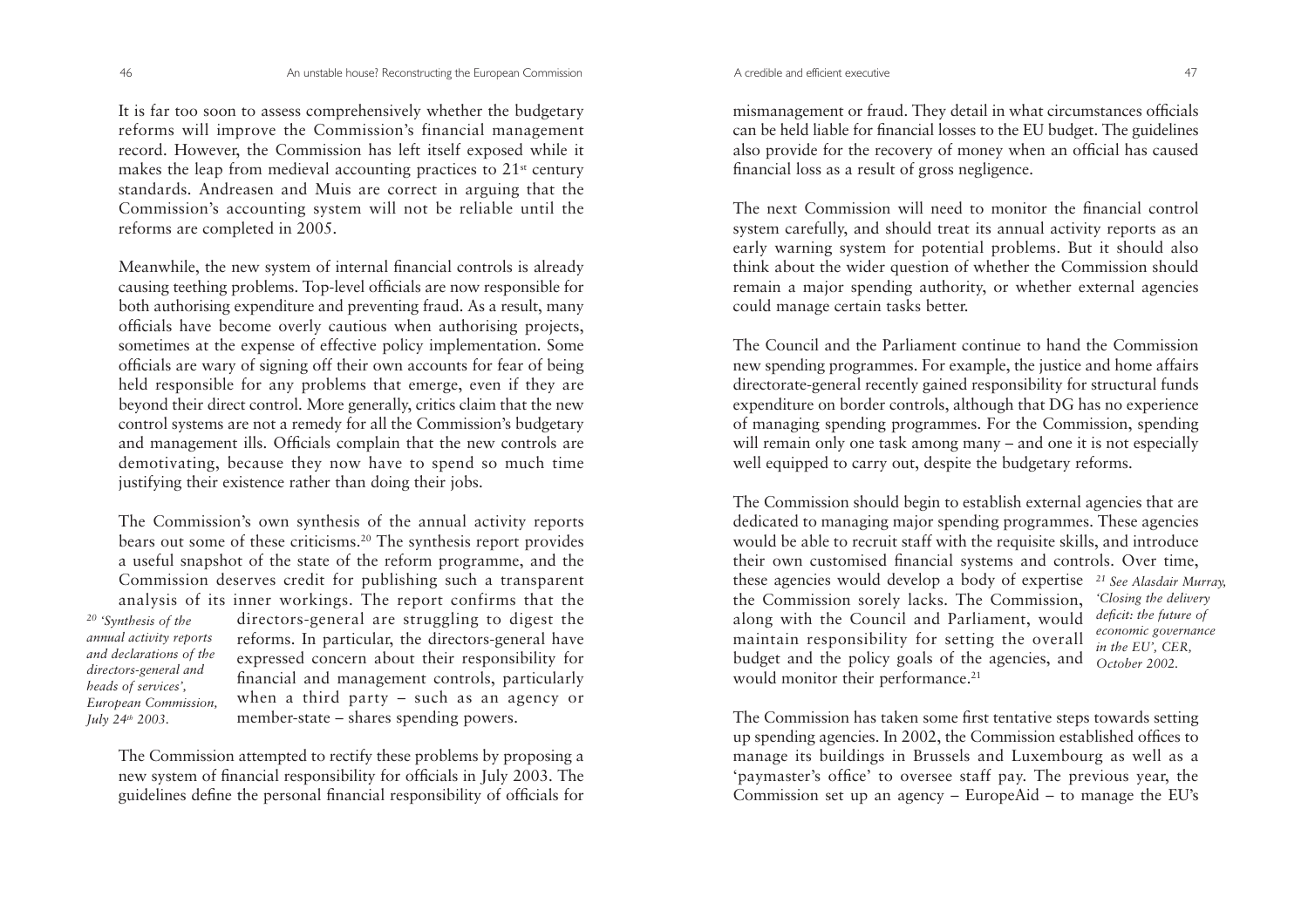development spending. EuropeAid has begun to improve the financial management of development projects. However, it is not responsible for all of the EU's aid and member-states continue to criticise theCommission's overall handling of development spending.

### **The Eurostat scandal**

The problems at Eurostat, the Commission's statistical arm, are worth examining in greater detail. They provide stark evidence of weaknesses in the Commission's system of financial controls and chain of accountability.

Senior officials, including the director-general, are accused of colluding with a series of external contractors to inflate the value of Commission contracts. The excess money was then deposited in a series of accounts, although for what purpose is not yet clear (apart from some evidence that it helped fund a Eurostat staff volleyball team). The officials involved most likely used the funds to help speed up other Commission financial transactions, such as buying in new research, rather than for personal gain. The case closely resembles previous examples of a practice known as 'enveloping': officials create irregular reserves, with the complicity of trusted contractors, to circumvent the Commission's painstaking financial controls. At the time of writing (March 2004), investigators could not confirm how much money had gone missing, although reports suggested that the sum was in the region of "several" million euro.

Commission officials raised concerns about financial practices at Eurostat as far back as the late 1990s. The EU's fraud investigation unit, OLAF, began six separate investigations, while Eurostat itself conducted four internal audit enquiries. However, the Commission only took concerted action in the spring of 2003, after French prosecutors started a formal enquiry into Eurostat's financial relationship with Planistat, a French statistics consultancy. OLAF claimed that it had uncovered a "vast enterprise of looting" – a <sup>p</sup>hrase which quickly became common currency in media coverage.

The Commission commenced disciplinary proceedings against three senior officials, including director-general Yves Franchet, and launched a formal internal investigation. In July 2003, the Commission told the European Parliament that "serious wrongdoing on a much more widespread scale than previously thought may have taken place".

In September 2003, the Commission published the results of an internal auditors' investigation into Eurostat. The report claimed that the vast majority of the suspect financial *22 'Eurostat briefing* transactions had taken place before the Prodi *note based on second* Commission took office and began its reform *interim progress report* programme in 2000. Moreover, the report concluded that the "period from 1999 to 2003 is marked by progressive improvements in the management of Eurostat".22 *Commission,*

*by Internal Audit Service', European September 24th 2003.*

The Commission is probably correct that the Eurostat scandal does not reveal any new problems with its budgetary controls. But the scandal does confirm some serious flaws in the Commission's internal chain of accountability, and its failure to implement at least some of the much-trumpeted reform programme. The Commission should draw several important lessons from the Eurostat affair:

- ★ Why was Yves Franchet, Eurostat's director-general, still in his post after 16 years, despite Prodi's commitment to the mandatory rotation of DGs at least every five years? The Commission has claimed that Franchet remained at Eurostat tomanage the introduction of eurozone statistics. However, the euro formally began life in 1999 and Franchet was only asked to stand aside in 2003. The Commission should not makeexceptions to its mandatory rotation rule.
- ★ The case highlights uncertainty about who is responsible for pursuing evidence of fraud and mismanagement. The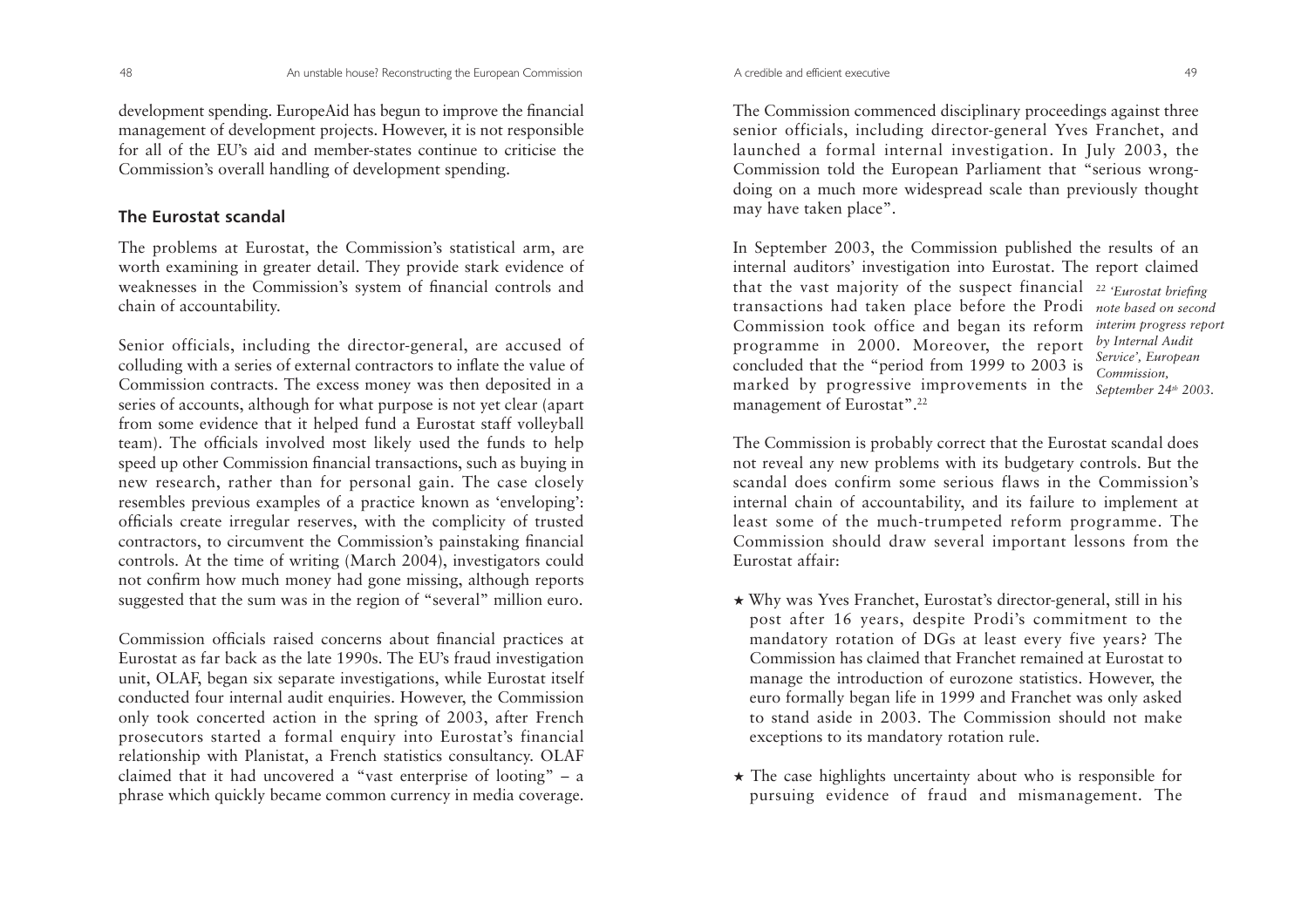Commission's internal auditors reported concerns about financial irregularities in 2000. The EU's anti-fraud office, OLAF, subsequently began a series of separate investigations into Eurostat cases. But it appears to have taken more than a year before OLAF informed David O'Sullivan, the Commission's secretary-general, of the problems. O'Sullivan told the European Parliament in July 2003 that he had known about some of the cases for almost a year before they were brought to the attention of the commissioners. OLAF had urged him not to pass on information about the investigation. O'Sullivan insisted he had not passed on any details for fear that commissioners might be perceived as interfering with the OLAF investigation. As a result, it was May 2003 before the Commission began its own investigation into the problem and July 2003 before officials were suspended.

- ★ The case echoes the conclusion of the committee of independent experts which investigated fraud and mismanagement in the Santer Commission, that in the Commission "no-one is willing to take [political] responsibility". Pedro Solbes, the then (now moving back to Spain) economics and monetary affairs commissioner, was nominally responsible for overseeing Luxembourg-based Eurostat. However, he has said that he should not be held responsible for "things that I did not know about". Prodi has strongly supported the commissioner, telling MEPs that Eurostat had not passed on vital information to Solbes and as a result the Commission was unaware of the gravity of the situation. The Commission's own code of conduct, drawn up shortly after the committee of independent experts reported, states that "commissioners shall assume full political responsibility" for the operation of the directorates-general. However, the code fails to define the scope of this responsibility.
- ★ The Eurostat affair has also exposed problems with OLAF, the EU's independent fraud office. OLAF spent three years on investigations into Eurostat before any officials were moved

from their posts. Prodi's description of OLAF pursuing the investigations at "too leisurely" a pace is an understatement. OLAF also appears uncertain about to whom and when it should supply information on the cases it is investigating. Both the Commission and the European Parliament have complained that OLAF left them in the dark about the seriousness of thesituation at Eurostat.

The new Commission will need to find solutions to the problems exposed by the Eurostat case, building on an action plan unveiled by Romano Prodi in November 2003. In particular, it must clarify the relationship between the Commission, its services and OLAF. The Commission has promised a new code of conduct to ensure a better flow of information between OLAF and the other EU institutions. The secretary-general will furnish regular updates of any internal investigations. Moreover, the Commission has said it will tighten the rules on political responsibility. For instance, directors-general will be required to inform their commissioner of any internal management or budgetary problems at least twice a year. However, MEPs have expressed concerns about the Commission's failure to propose measures to deal with cases in which the director-general fails to inform his or her commissioner of a problem. Equally, the Commission has provided no guidance on the *23 See 'News* responsibility of commissioners to seek out *report', European* information from their directors-general.23 The *Parliament,* European Parliament has particularly criticised Pedro Solbes for his tardiness in asking questions about the Eurostat senior management. *November 18th 2003.*

The Commission's new guidelines should take account of the weaknesses raised by MEPs. However, even an improved code of conduct will inevitably leave some areas open to interpretation and

cannot cover all future problems. If the Commission is solely responsible for writing and implementing the code of conduct, it will remain vulnerable to accusations of bending its own rules. Thus the new Commission should revive a plan of Neil Kinnock's for an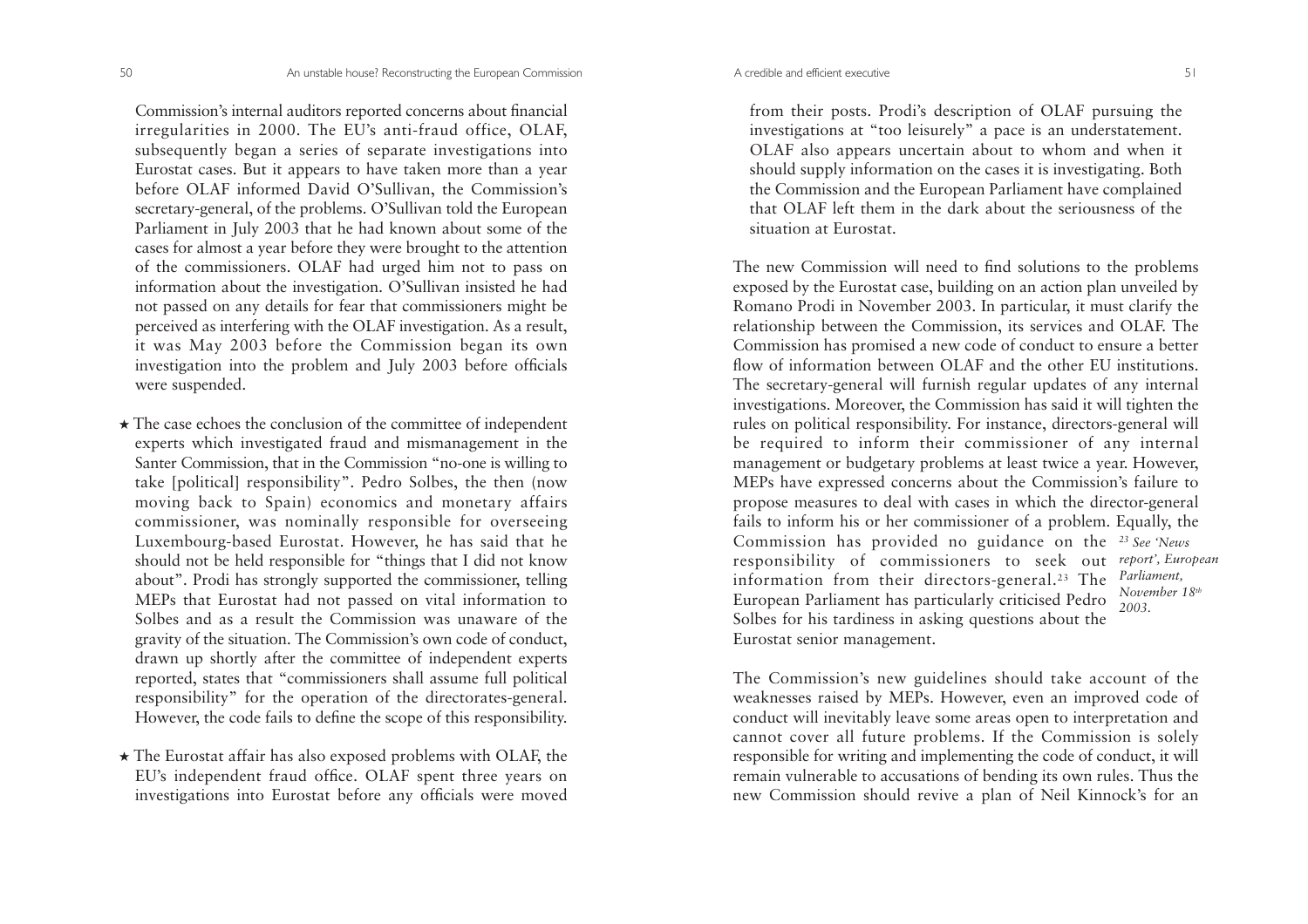independent EU committee on standards in public life. The committee should have the power to examine individual cases, such as Solbes' responsibility towards Eurostat, and to interpret and recommend changes to the code of conduct. The Kinnock plan failed because of opposition from the European Parliament and the Council of Ministers. The next Commission president should make the standards committee a key element in the ongoing programme of reform. The president should, if necessary, establish the committee on an ad hoc basis, with the aim of shaming the other institutions into meeting the Commission's own high standards.

Meanwhile, OLAF should draw up its own code of conduct, complete with an indicative timetable for investigations. OLAF should provide both the Commission and the European Parliament with regular updates of its investigations, even if names and other details are removed to protect the independence of its work. However, OLAF should reject a Commission request to handover responsibility for pursuing internal investigations of "minor significance". The Commission's desire to oversee some investigations is understandable (although the Commission would allow OLAF to decide which cases to open). It has come under intense criticism for acting too slowly in the Eurostat case. However, OLAF's failure to follow up cases such as Eurostat represents a management rather than a structural problem. Franz-Hermann Brüner, OLAF's director, has chosen to devote resources to chasing high profile cross-border frauds, such as cigarette smuggling, rather <sup>24</sup> The Commission than problems within the EU institutions. The Commission's plan would revive bad memories of the Santer administration. Even if the Commission builtin adequate safeguards to its investigations, the suspicion would linger that its real aim was to coverup mismanagement. *proposed making OLAF independent in 1999, but the European Parliament rejected this plan.*

In the longer term, OLAF should become an external agency of the EU, rather than an autonomous arm of the Commission.24 OLAF is dependent on the Commission for human and budgetary resources.

Many of OLAF's officials are on secondment from the Commission, especially from DG budget, and ultimately return to that department to continue their careers. As a fully independent agency, OLAF would be able to recruit truly independent investigators, who would not depend on the Commission for promotion.

# Whistleblowers

The Commission has introduced new staff regulations designed to improve the way in which it deals with whistleblowers. In the past, Commission officials – most notably Paul van Buitenen – have brought cases of fraud and mismanagement to public attention, only for the Commission to then take disciplinary action against them. Van Buitenen only returned from a leave of absence to work in the Commission in the autumn of 2003, some four years after his evidence of financial mismanagement helped bring down the Santer Commission.

The Commission has insisted that it took disciplinary action against van Buitenen because of his failure to follow proper procedures for reporting fraud and mismanagement allegations. It claims that as a result sensitive information reached the public domain, and thus threatened to prejudice any judicial case arising from the original complaints. To the wider public, however, the Commission's heavy-handed approach to such whistleblowers looks like a cover-up.

The Commission has tried hard to clarify the rules governing whistleblowers to ensure that those who uncover fraud or mismanagement can report the problems without fear of disciplinary action. It faces a problem common to all large organisations: how to balance the need to encourage officials to report wrongdoing with the need to protect certain standards of confidentiality. The new staff regulations include an obligation to report evidence of suspected fraud to OLAF. They will also clarify in what exceptional circumstances external reporting – such as passing information to MEPs or the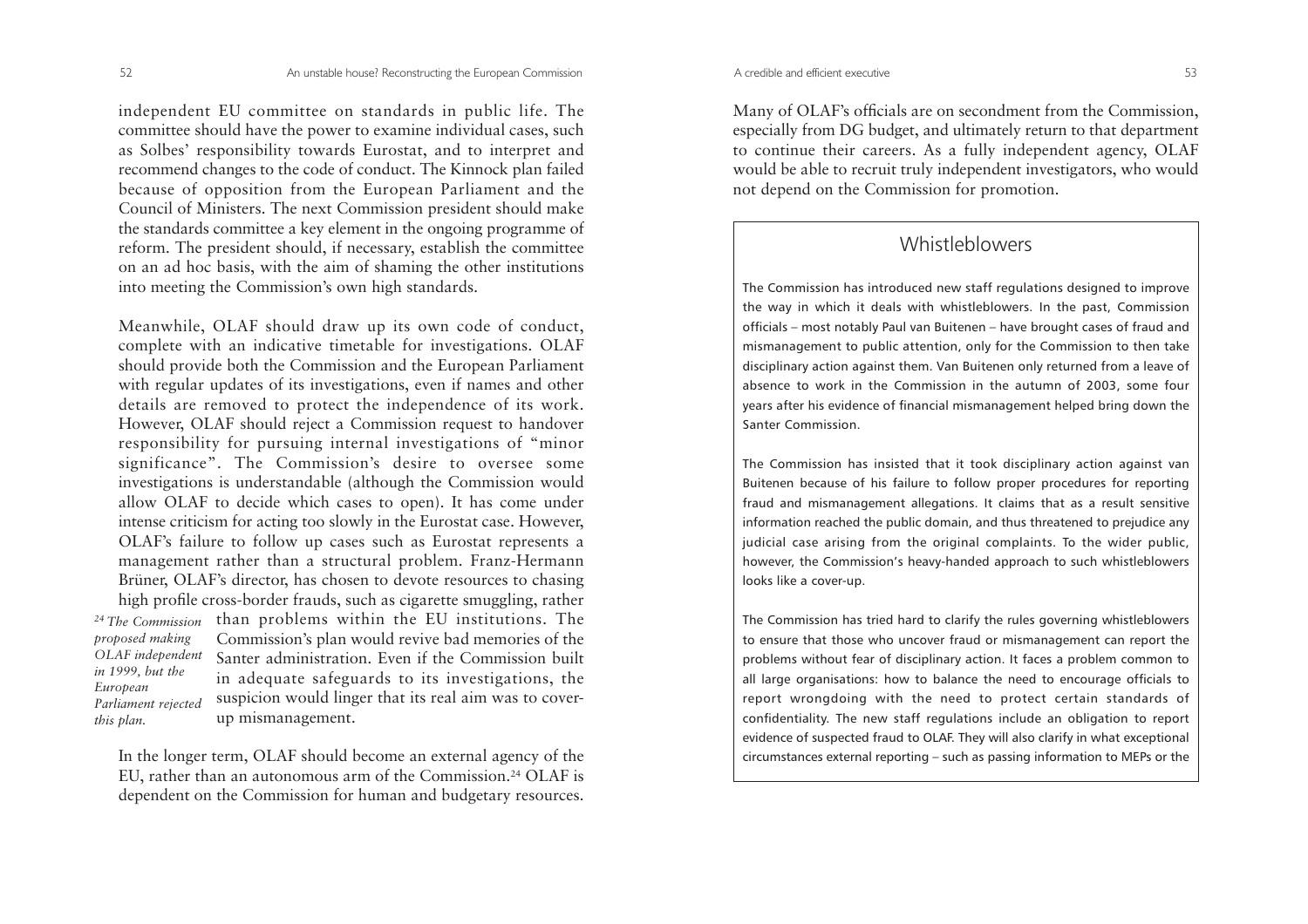press – is justified. The new regulations permit this only when all internal channels, including reporting to superiors and OLAF, have been exhausted, but no appropriate action has been taken. Only at that point can an official turn to the president of the Court of Auditors, the ombudsman, the Council or MEPs. On paper, the proposals look fair. But how the Commission handles whistleblowers is as much a cultural as a procedural problem. Disciplinary action should be a last rather than a first resort.

### **A communication problem**

The Commission has an image problem. Even if it successfully pushed through all the reforms suggested in this paper, the perception that it is incompetent or corrupt would probably linger. The Commission concluded in the follow-up to its 2001 governance white

*25 'European governance: a white paper', European Commission, July 2001.*

paper: "The success of the reform in strengthening the Commission will be measured to a great extent by the confidence the institution is able to inspire in the outside world. The confidence depends to a large extent on the citizen's ability to ascertain exactly what the Commission does and how it does it."25

If the Commission is to revive its reputation and status, it needs to improve relations with the media. However, as a supranational organisation, the Commission is not well placed to do so. The Commission struggles to convey a single message to a fractured European media, which is still predominately organised on a national (or regional) basis. The Brussels press corp is vast and highly diverse, rivalled in size only by that in Washington. The same overworked Commission officials have to communicate amessage to journalists from highly specialised trade magazines, which may be interested in the finer aspects of agricultural or industrial policy, as well as to the most powerful global media groups, such as CNN and the BBC. On a typical day, the

Commission must answer questions in its press briefing on subjects ranging from the latest transatlantic trade dispute to fishing quotas in the western Mediterranean. As one former senior spokesman said: "The Commission is unable to process news, or even rebut inaccurate stories, in a manner suited to dealing with a 24-hours-aday-media."

The Commission also pays a price for making information freely available at all stages of the policy-making process. Many of the scare stories which pepper the EU's press are exaggerated versions of ideas contained in preliminary, consultative documents. For example, Anna Diamantopoulou, the social affairs commissioner, came under sustained attack for publishing a paper suggesting a directive might outlaw the use of 'sexist' images in the media. The Commission subsequently decided that such an idea was impractical, but the political damage had already been done.

This is not to argue that the Commission should start learning the dark arts of political 'spin', as practiced in countries like Britain or America. Such techniques require a deep understanding of the political and cultural context to be at all effective – which is probably impossible when dealing with 25 countries. The Commission should be responsible for explaining its own decisions, but not for advocating the benefits of European integration, a task better left to the member-states. It should stick to supplying straightforward information, but try and provide more context to help journalists produce interesting copy.

The Prodi Commission has made a number of useful reforms to itspress and information service, and in particular to its team of spokesmen. It brought the spokesmen's group back under central control, to ensure greater uniformity of message. It also opened up the daily press briefing, White House style, to live cameras – despite opposition from seasoned Brussels journalists who feared it might end their cosy relationship with the spokesmen. But the next Commission should make further reforms.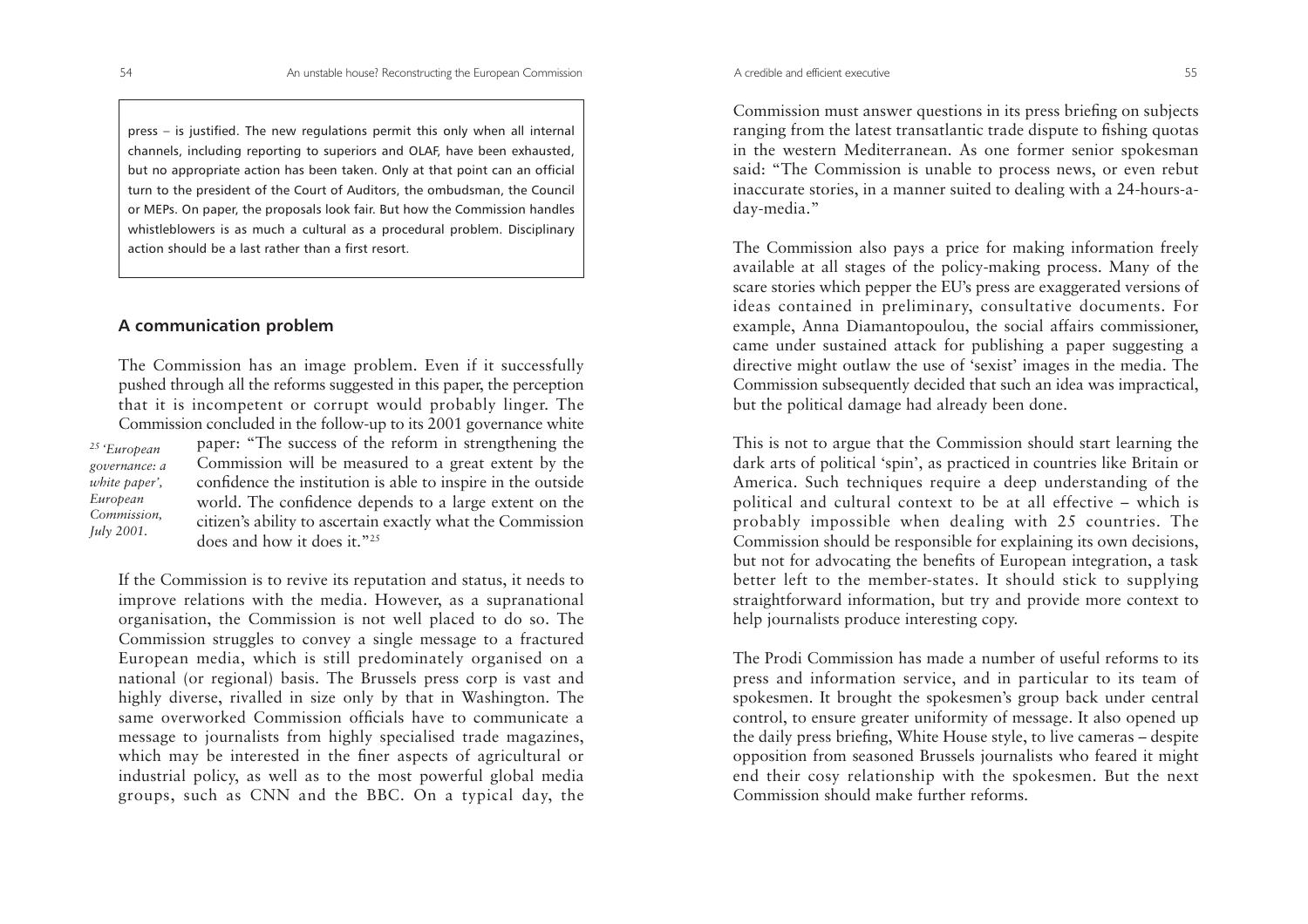The spokesmen team is woefully under-resourced. Most directoratesgeneral have just one press representative.26 As a result, the Commission offers information that is ill-prepared and frequently too technical in content, reinforcing the view of Brussels as an anonymous bureaucracy. In contrast, a national ministry in a country such as the UK has a team of five or more spokesman to field queries and ensure the government's message is heard. In the Commission, *stagiaires* – the EU's junior interns – and secretaries often have to fill the gaps. *26 The competition, external relationsand consumeraffairs DGs have two spokesmen.*

The new Commission should switch resources from the sleepy information units within individual directorates-general, which have more staff than the main press office, to the front-line spokesmen team. Each DG should create a much more professional press office, with a team supporting a chief spokesman and at least one capable deputy. If the Commission had the resources to prepare and deliver its message effectively, it would be able to set its own news agenda. Above all, the Commission needs to break out of its siege mentality and react less defensively to internal and external criticism.

#### 5Summary of recommendations

# **This paper recommends that:**

- ★ Each member-state should appoint one voting commissioner to ensure that the Commission remains both legitimate and credible in the eyes of the European population.
- ★ The dialogue between commissioners and national parliaments should be strengthened. Each commissioner should present and answer questions on the Commission's work programme in his or her national parliament every year.
- ★ The European Parliament should make better use of existing powers to ensure that the European Council is held to account for its choice of Commission president. MEPs should subject the proposed president to a confirmation hearing and signal their willingness to reject any candidate who fails to impress.
- ★ The Commission should use its right of initiative more sparingly. One foolish proposal can overshadow a dozen valuable initiatives and harm the Commission greatly.
- ★ The Commission president should make full use of his or her powers to ensure that an enlarged Commission can function effectively. In particular, the president should be prepared to reshuffle or even sack under-performing commissioners. The president should give commissioners the opportunity to contribute to debates within the college, but be ready to move to a vote to conclude them swiftly.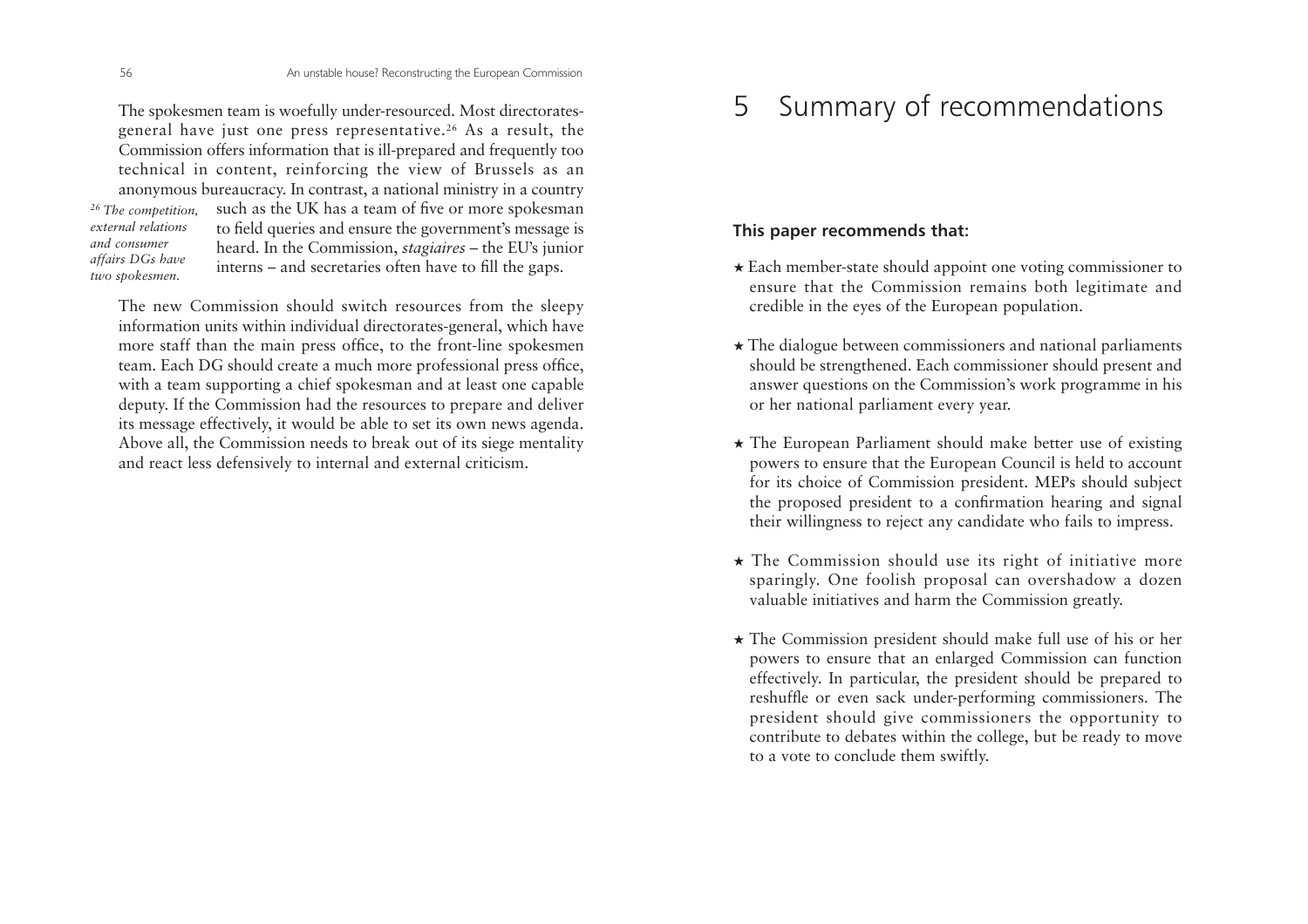#### Summary of recommendations 59

- ★ The Commission should merge a number of directorates-general (DGs) into 'super-DGs'. A senior commissioner should lead each of these, while more junior commissioners would take responsibility for the individual DGs.
- ★ The Commission should free up resources, and make an important gesture to the principle of subsidiarity, by abolishing peripheral directorates-general such as the 600-strong DG for education, culture and sport. The next Commission should adopt a more robust approach to the 'peer group' review of resources.
- ★ The Kinnock staff reforms are a welcome step towards overhauling the Commission's antiquated personnel policies. But the Commission needs to become even more flexible whenrecruiting and training staff. In particular, the Commission should recruit more mid-career officials on fixed-term contracts.The Commission should also require all staff to work for at least two periods in member-state administrations or relevant private sector organisations before qualifying for promotion to a management position.
- ★ The Commission needs a greater turnover of staff to ensure that talented officials can move quickly through the ranks. However, its decision to increase incentives for early retirement is costly and sends out the wrong signal at a time when EU policy is moving in the other direction. The Commission should instead focus on encouraging more staff that have 10 to 15 years of experience to move on to other jobs. In particular, it should reduce the array of perks, such as low rates of taxation and education allowances, which act as a major disincentive for staff to seek other employment.
- ★ The new Commission president must make a habit of saying 'no'. The president should pledge to curb unnecessary programmes and to resist the temptation to take on new

responsibilities. National governments and MEPs would then find it harder to force the Commission to undertake tasks forwhich it is ill-suited. Only by focusing on its core tasks and responsibilities can the Commission make a good job of managing a 25-country EU, and win the battle to restore its credibility.

- ★ The Commission should begin to establish external agencies that are dedicated to managing major spending programmes. The agencies should recruit staff with the requisite skills, and develop their own systems and financial controls. Over time, these agencies would develop a body of expertise that the Commission sorely lacks.
- ★ The Commission should create an independent EU committee on standards in public life. The committee should have the power to examine individual cases, and to interpret and recommend changes to the EU institutions' codes of conduct.
- ★ The EU's anti-fraud office, OLAF, should draw up its own code of conduct, complete with an indicative timetable for investigations. In the longer term, OLAF should become an external agency of the EU, rather than an autonomous arm of the Commission.
- ★ The Commission's relationship with the press is crucial to ensuring that it can revive its reputation and status. The Commission should switch resources away from the sleepy information units within individual directorates-general to the front-line spokesmen team.